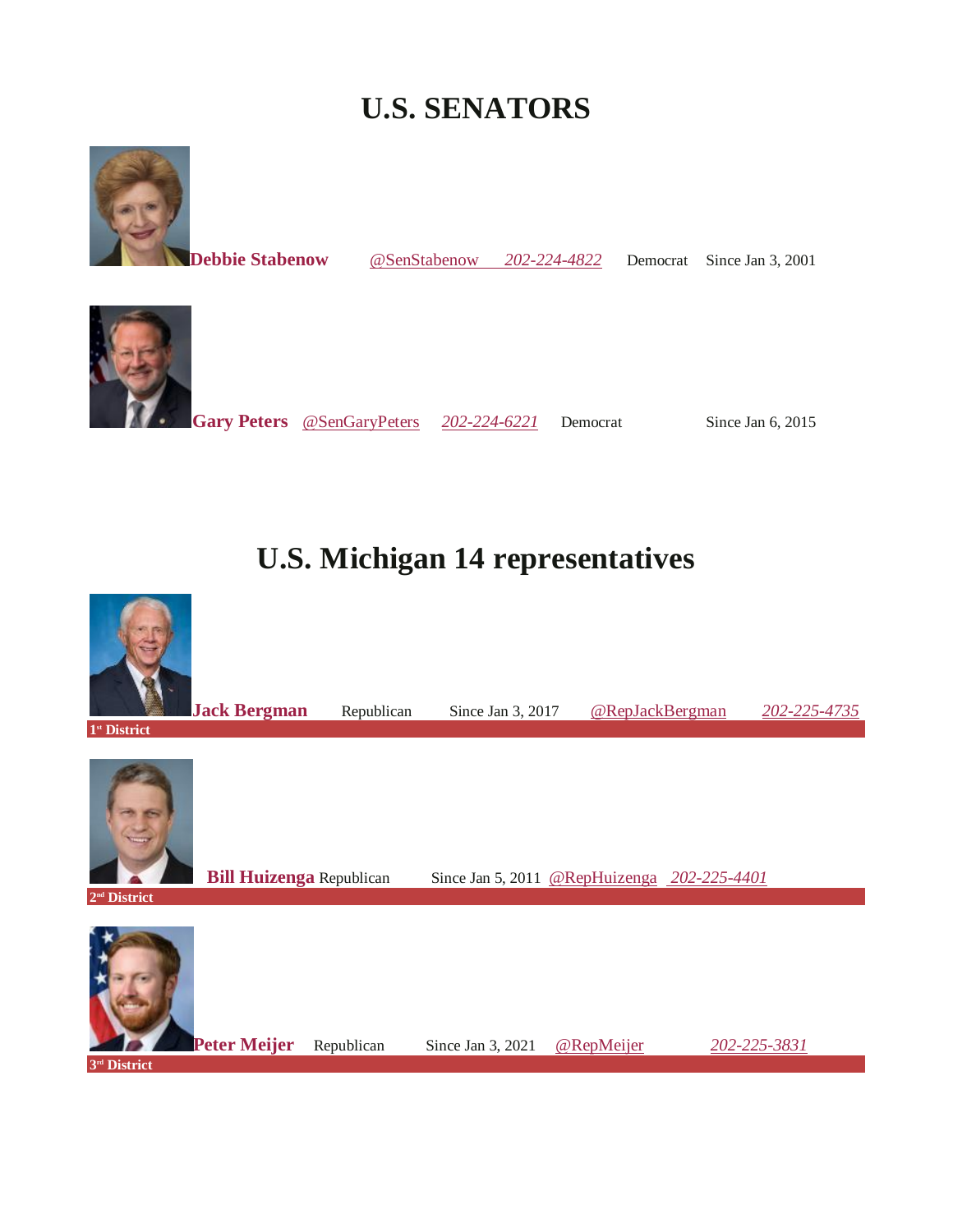

**[John Moolenaar](https://www.govtrack.us/congress/members/john_moolenaar/412634)** Republican Since Jan 6, 2015 [@RepMoolenaar](https://twitter.com/@RepMoolenaar) *[202-225-3561](tel:+1-202-225-3561)* **4 th District [Daniel Kildee](https://www.govtrack.us/congress/members/daniel_kildee/412546)** Democrat Since Jan 3, 2013 [@RepDanKildee](https://twitter.com/@RepDanKildee)[202-225-3611](tel:+1-202-225-3611) **5 th District [Fred Upton](https://www.govtrack.us/congress/members/fred_upton/400414)** Republican Since Jan 5, 1993 [@RepFredUpton](https://twitter.com/@RepFredUpton) [202-225-3761](tel:+1-202-225-3761) **6 th District [Tim Walberg](https://www.govtrack.us/congress/members/tim_walberg/412213)** Republican Since Jan 5, 2011 [@RepWalberg](https://twitter.com/@RepWalberg) *[202-225-6276](tel:+1-202-225-6276)* **7 th District**



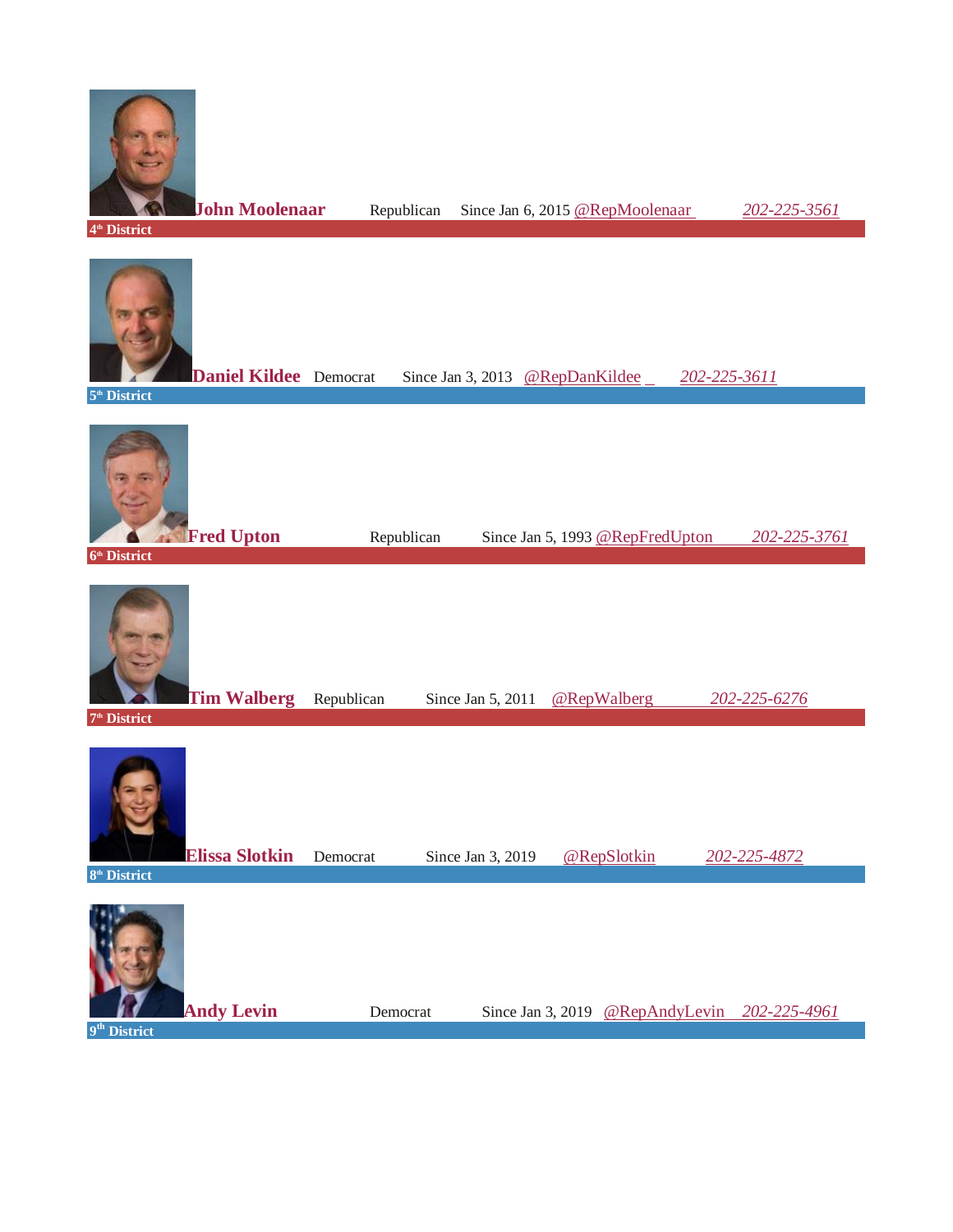

**10th District**



**14th District**

All representatives serve until the end of the current Congress on Jan 3, 2023.

**Quick Contacts**

#### Anderson House Office Building **124 North Capitol Avenue** Lansing, MI 48933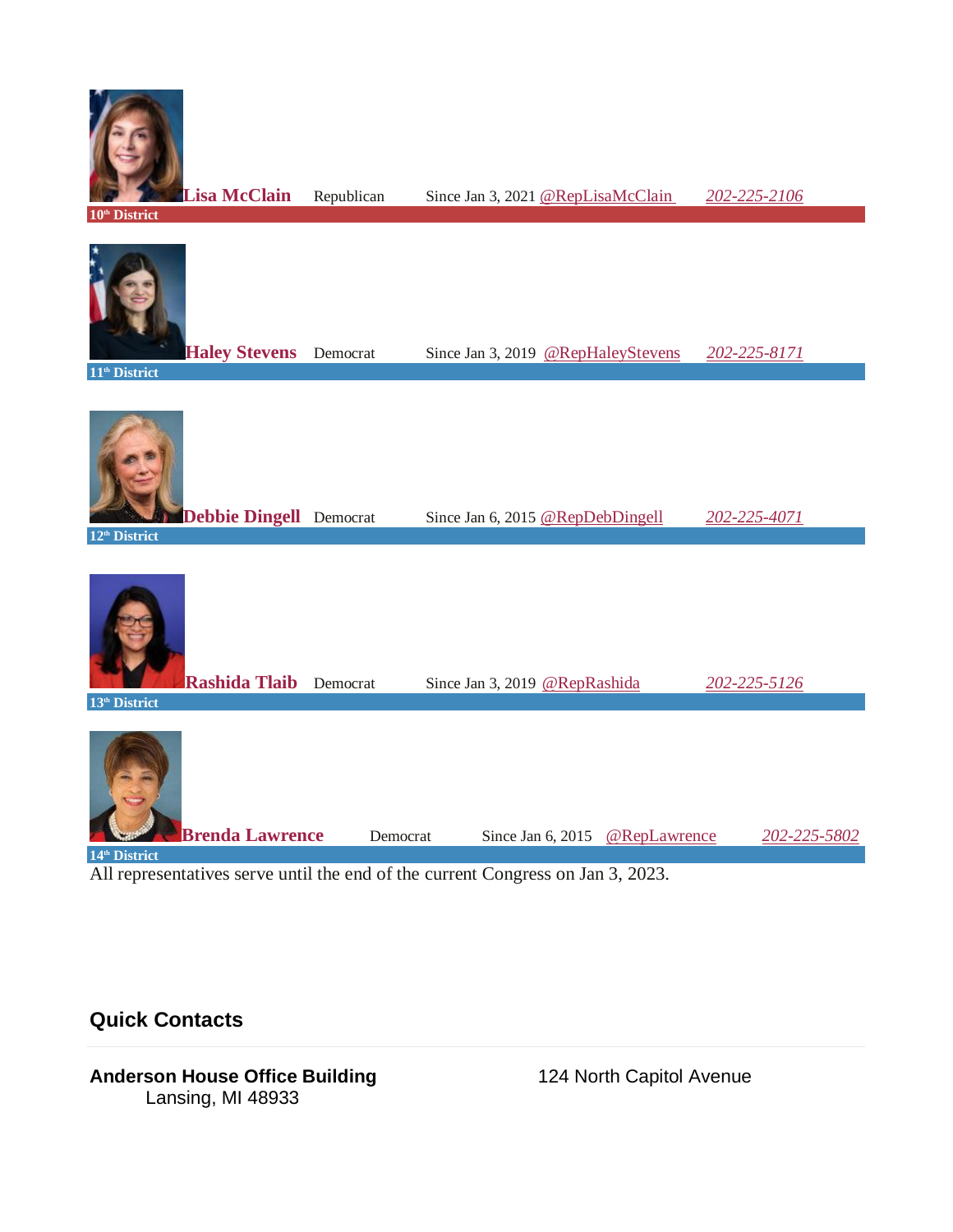| Mailing Address: House of Representatives<br>Lansing, MI 48909-7514 | P.O. Box 30014   |
|---------------------------------------------------------------------|------------------|
| <b>House Business Office</b><br>BusinessOffice@house.mi.gov         | Ph: 517.373.6339 |
| <b>Capitol Building</b><br>Lansing, MI 48909-7514                   | P.O. Box 30014   |
| <b>Clerk's Office</b><br>Clerk@house.mi.gov                         | Ph: 517.373.0135 |

# **Michigan Representatives**

Please note, for locations, HOB = House Office Building and CB = Capitol Building.

| <b>District</b> | <b>Name</b>           | <b>Party</b>            | <b>Location</b>      | <b>Phone</b> | <b>Email</b>                 |
|-----------------|-----------------------|-------------------------|----------------------|--------------|------------------------------|
| 004             | Abraham Aiyash D      |                         | S 588<br><b>HOB</b>  | 5173731008   | abrahamaiyash@house.mi.gov   |
| 086             | <b>Thomas Albert</b>  | $\overline{\mathbf{R}}$ | 351 CB               | 5173730846   | Thomas Albert @house.mi.gov  |
| 064             | Julie Alexander       | $\overline{R}$          | N 998<br><b>HOB</b>  | 5173731795   | Julie Alexander@house.mi.gov |
| 106             | Sue Allor             | $\mathbf R$             | 428 CB               | 5173730833   | SueAllor@house.mi.gov        |
| 068             | <b>Sarah Anthony</b>  | D                       | S 1087<br><b>HOB</b> | 5173730826   | SarahAnthony@house.mi.gov    |
| 083             | <b>Andrew Beeler</b>  | $\overline{\mathbf{R}}$ | S 1187<br><b>HOB</b> | 5173730835   | AndrewBeeler@house.mi.gov    |
| 017             | Joe Bellino           | $\mathbf R$             | N 696<br><b>HOB</b>  | 5173731530   | JosephBellino@house.mi.gov   |
| 039             | Ryan Berman           | $\overline{\mathsf{R}}$ | S 888<br><b>HOB</b>  | 5173731799   | RyanBerman@house.mi.gov      |
| 096             | <b>Timothy Beson</b>  | $\overline{\mathbf{R}}$ | S 1285<br><b>HOB</b> | 5173730158   | TimothyBeson@house.mi.gov    |
| 047             | <b>Robert Bezotte</b> | $\mathbf R$             | N 896<br><b>HOB</b>  | 5173738835   | robertbezotte@house.mi.gov   |
| 035             | Kyra Bolden           | D                       | N 799<br><b>HOB</b>  | 5173731788   | KyraBolden@house.mi.gov      |
| 042             | Ann Bollin            | $\mathbf R$             | N 891<br><b>HOB</b>  | 5173731784   | AnnBollin@house.mi.gov       |
| 105             | Ken Borton            | $\mathbf R$             | S 1389<br><b>HOB</b> | 5173730829   | KenBorton@house.mi.gov       |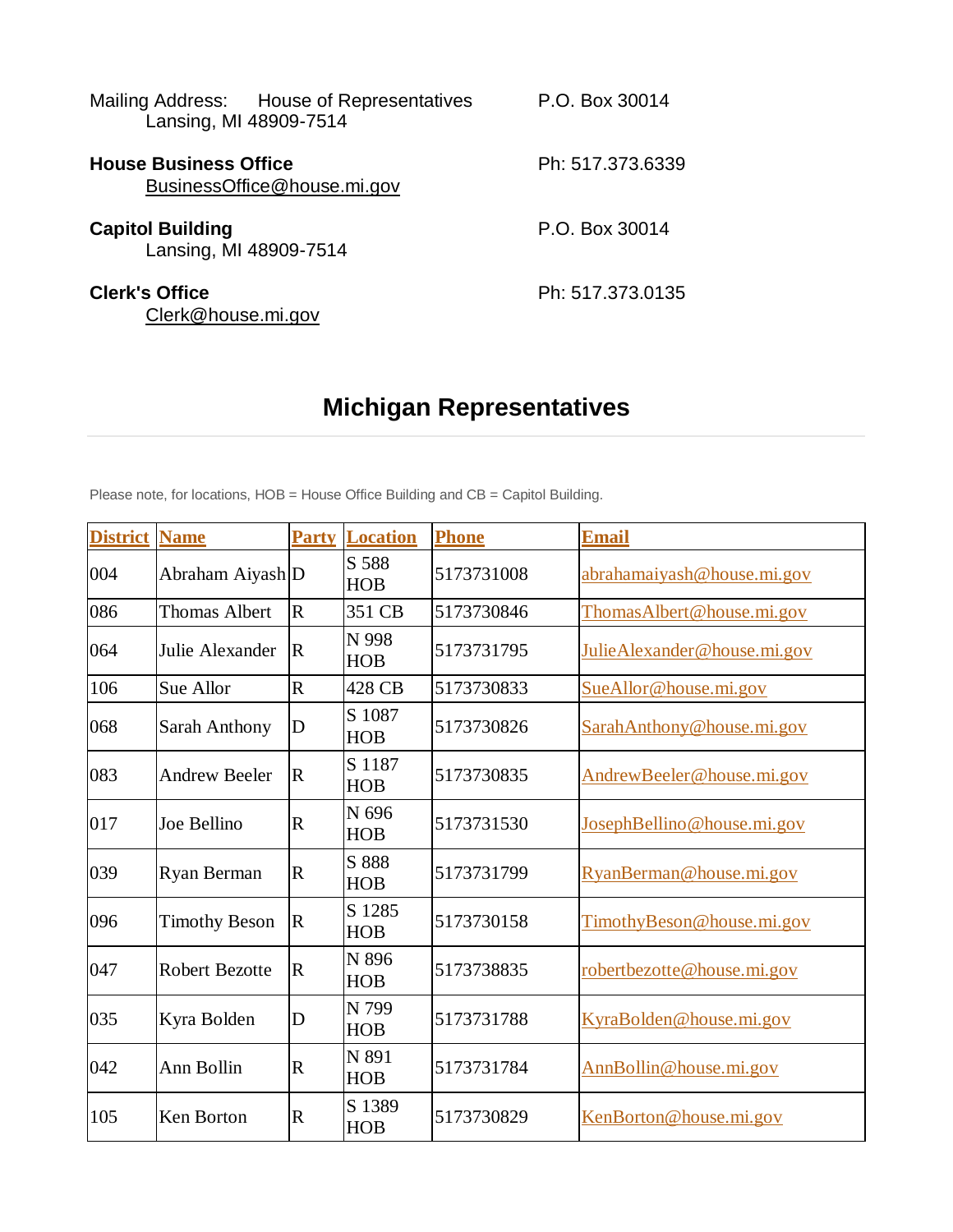| 055 | Felicia Brabec       | D           | S 989<br><b>HOB</b>  | 5173731792 | FeliciaBrabec@house.mi.gov   |
|-----|----------------------|-------------|----------------------|------------|------------------------------|
| 077 | <b>Tommy Brann</b>   | $\mathbf R$ | N 1096<br><b>HOB</b> | 5173732277 | TommyBrann@house.mi.gov      |
| 038 | <b>Kelly Breen</b>   | D           | S 887<br><b>HOB</b>  | 5173730827 | kellybreen@house.mi.gov      |
| 069 | Julie Brixie         | D           | S 1088<br><b>HOB</b> | 5173731786 | JulieBrixie@house.mi.gov     |
| 087 | <b>Julie Calley</b>  | $\mathbf R$ | N 1191<br><b>HOB</b> | 5173730842 | JulieCalley@house.mi.gov     |
| 109 | Sara Cambensy        | D           | S 1488<br><b>HOB</b> | 5173730498 | SaraCambensy@house.mi.gov    |
| 023 | Darrin Camilleri D   |             | S 787<br><b>HOB</b>  | 5173730855 | DarrinCamilleri@house.mi.gov |
| 059 | <b>Steve Carra</b>   | $\mathbf R$ | N 993<br><b>HOB</b>  | 5173730832 | SteveCarra@house.mi.gov      |
| 029 | <b>Brenda Carter</b> | D           | N 793<br><b>HOB</b>  | 5173730475 | BrendaCarter@house.mi.gov    |
| 006 | <b>Tyrone Carter</b> | D           | S 685<br><b>HOB</b>  | 5173730823 | TyroneCarter@house.mi.gov    |
| 010 | Mary Cavanagh        | D           | S 689<br><b>HOB</b>  | 5173730857 | marycavanagh@house.mi.gov    |
| 049 | John Cherry          | D           | N 898<br><b>HOB</b>  | 5173737515 | JohnCherry@house.mi.gov      |
| 014 | Cara Clemente        | D           | N 693<br><b>HOB</b>  | 5173730140 | CaraClemente@house.mi.gov    |
| 056 | <b>TC Clements</b>   | $\mathbf R$ | N 990<br><b>HOB</b>  | 5173732617 | TCClements@house.mi.gov      |
| 016 | Kevin Coleman        | D           | N 695<br>HOB         | 5173732576 | KevinColeman@house.mi.gov    |
| 107 | John Damoose         | $\mathbf R$ | S 1486<br><b>HOB</b> | 5173732629 | JohnDamoose@house.mi.gov     |
| 081 | Gary Eisen           | $\mathbf R$ | S 1185<br><b>HOB</b> | 5173731790 | GaryEisen@house.mi.gov       |
| 026 | Jim Ellison          | D           | N 790<br><b>HOB</b>  | 5173733818 | JimEllison@house.mi.gov      |
| 030 | Diana<br>Farrington  | $\mathbf R$ | N 794<br><b>HOB</b>  | 5173737768 | DianaFarrington@house.mi.gov |
| 093 | <b>Graham Filler</b> | $\mathbf R$ | N 1197<br><b>HOB</b> | 5173731778 | GrahamFiller@house.mi.gov    |
| 058 | <b>Andrew Fink</b>   | $\mathbf R$ | N 992<br><b>HOB</b>  | 5173731794 | AndrewFink@house.mi.gov      |
| 085 | <b>Ben Frederick</b> | $\mathbf R$ | 153 CB               | 5173730841 | BenFrederick@house.mi.gov    |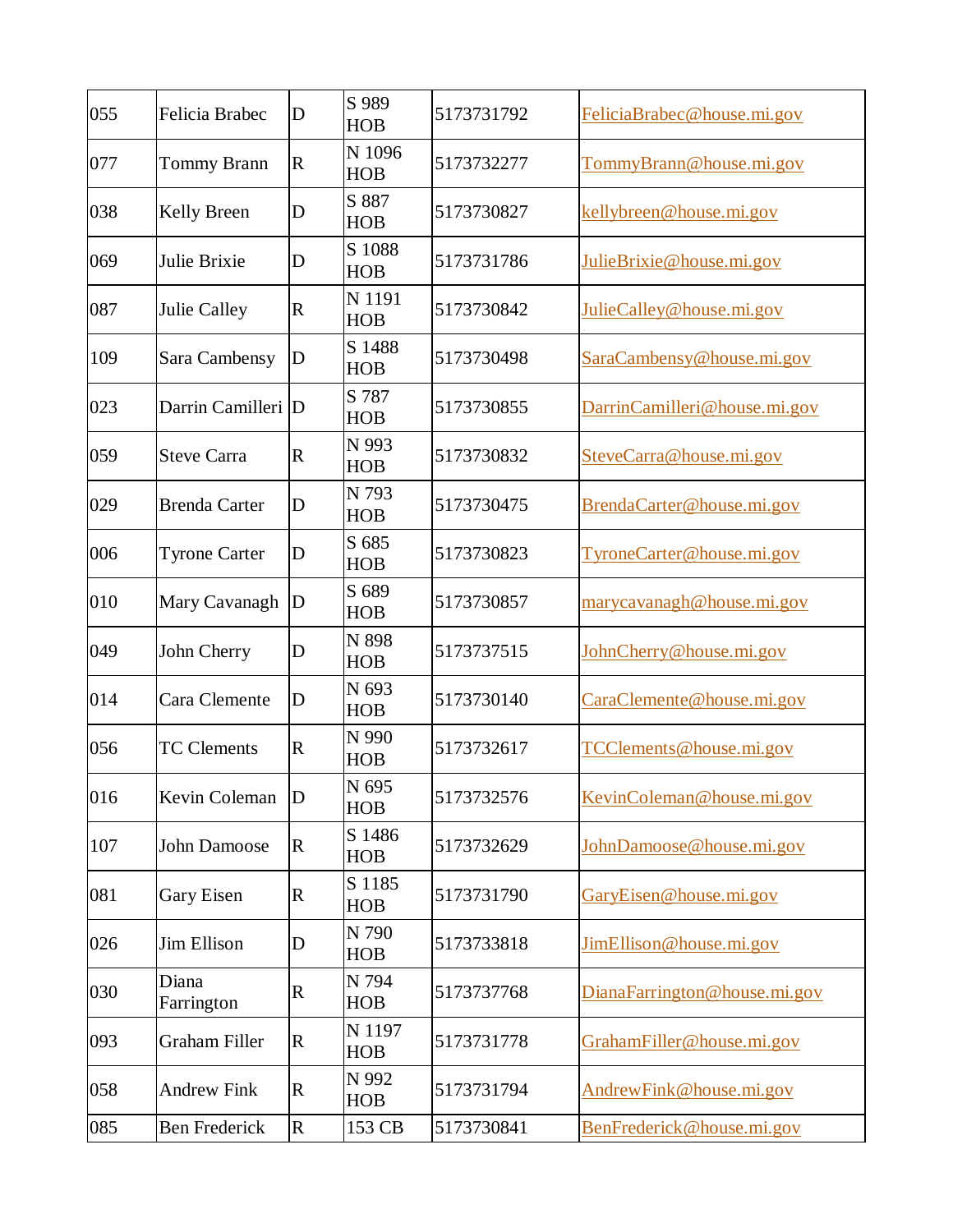| 012 | Alex Garza            | D               | N 691<br><b>HOB</b>  | 5173730852 | AlexGarza@house.mi.gov        |
|-----|-----------------------|-----------------|----------------------|------------|-------------------------------|
| 098 | <b>Annette Glenn</b>  | $\mathbb{R}$    | S 1287<br><b>HOB</b> | 5173731791 | AnnetteGlenn@house.mi.gov     |
| 084 | Phil Green            | $\mathbf R$     | S 1188<br><b>HOB</b> | 5173730476 | RepPhilGreen@house.mi.gov     |
| 066 | <b>Beth Griffin</b>   | R               | S 1085<br><b>HOB</b> | 5173730839 | BethGriffin@house.mi.gov      |
| 062 | Jim Haadsma           | D               | N 996<br><b>HOB</b>  | 5173730555 | JimHaadsma@house.mi.gov       |
| 063 | <b>Matt Hall</b>      | $\mathsf{R}$    | N 997<br><b>HOB</b>  | 5173731787 | MattHall@house.mi.gov         |
| 015 | Abdullah<br>Hammoud   | D               | N 694<br><b>HOB</b>  | 5173730847 | AbdullahHammoud@house.mi.gov  |
| 099 | Roger Hauck           | $\mathbf R$     | S 1288<br><b>HOB</b> | 5173731789 | RogerHauck@house.mi.gov       |
| 018 | Kevin Hertel          | D               | N 697<br><b>HOB</b>  | 5173731180 | KevinHertel@house.mi.gov      |
| 102 | Michele<br>Hoitenga   | $\mathsf{R}$    | S 1386<br><b>HOB</b> | 5173731747 | MicheleHoitenga@house.mi.gov  |
| 076 | Rachel Hood           | D               | N 1095<br><b>HOB</b> | 5173730822 | RachelHood@house.mi.gov       |
| 067 | Kara Hope             | D               | S 1086<br><b>HOB</b> | 5173730587 | KaraHope@house.mi.gov         |
| 032 | Pamela<br>Hornberger  | R               | 251 CB               | 5173738931 | PamelaHornberger@house.mi.gov |
| 082 | Gary Howell           | $\mathsf{R}$    | S 1186<br><b>HOB</b> | 5173731800 | garyhowell@house.mi.gov       |
| 074 | Mark Huizenga         | $\vert R \vert$ | N 1093<br><b>HOB</b> | 5173738900 | MarkHuizenga@house.mi.gov     |
| 005 | Cynthia Johnson D     |                 | S 589<br><b>HOB</b>  | 5173730844 | CynthiaAJohnson@house.mi.gov  |
| 072 | <b>Steven Johnson</b> | $\mathsf R$     | N 1091<br><b>HOB</b> | 5173730840 | StevenJohnson@house.mi.gov    |
| 011 | <b>Jewell Jones</b>   | D               | N 690<br><b>HOB</b>  | 5173730849 | JewellJones@house.mi.gov      |
| 057 | Bronna Kahle          | R               | N 991<br><b>HOB</b>  | 5173731706 | BronnaKahle@house.mi.gov      |
| 020 | Matt Koleszar         | D               | N 699<br><b>HOB</b>  | 5173733816 | MattKoleszar@house.mi.gov     |
| 041 | Padma Kuppa           | D               | N 890<br><b>HOB</b>  | 5173731783 | PadmaKuppa@house.mi.gov       |
| 108 | <b>Beau LaFave</b>    | R               | S 1487               | 5173730156 | BeauLaFave@house.mi.gov       |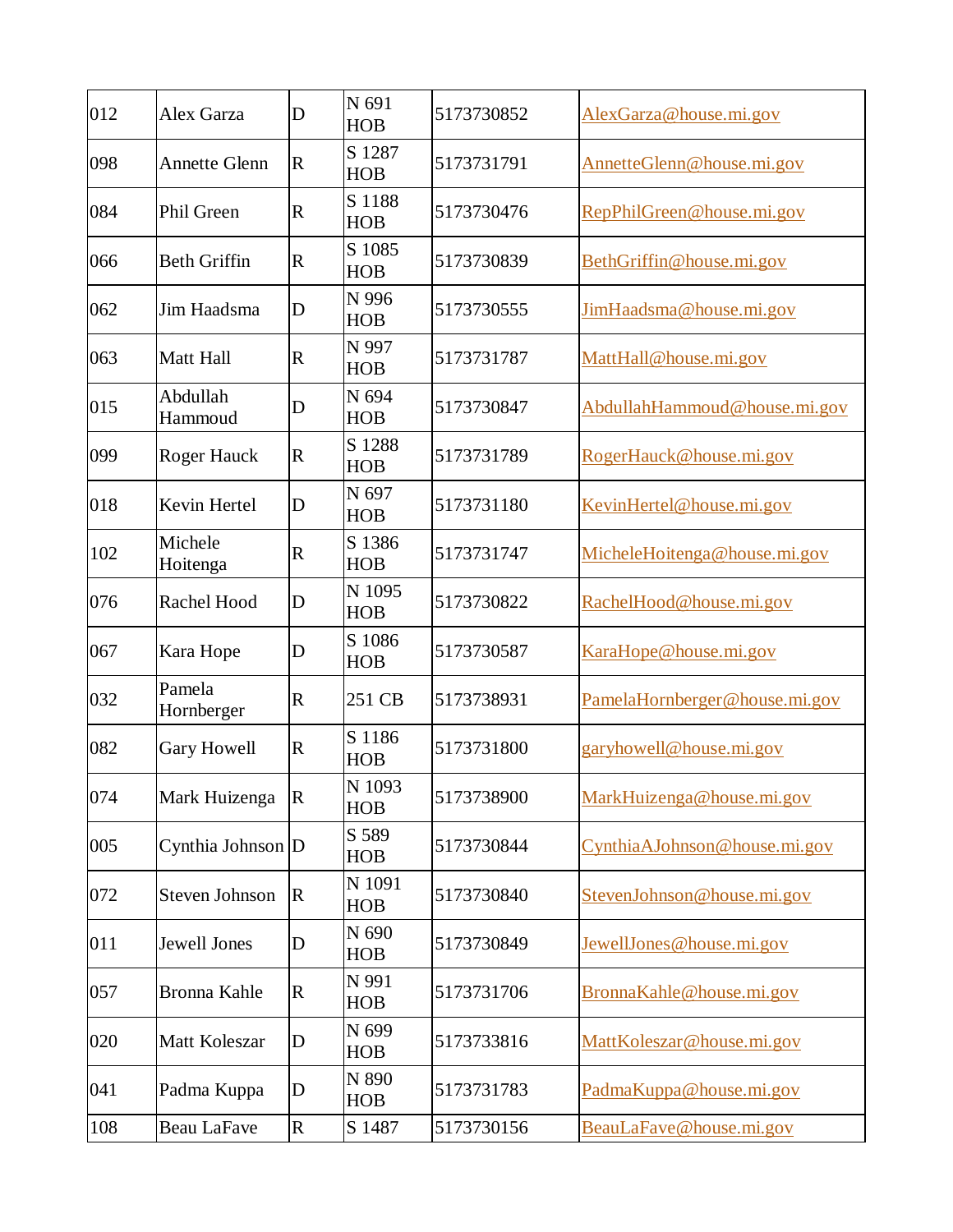|     |                           |                         | <b>HOB</b>           |            |                             |
|-----|---------------------------|-------------------------|----------------------|------------|-----------------------------|
| 075 | David LaGrand             | D                       | N 1094<br><b>HOB</b> | 5173732668 | davidlagrand@house.mi.gov   |
| 052 | Donna Lasinski            | D                       | 167 CB               | 5173730828 | donnalasinski@house.mi.gov  |
| 013 | Tullio Liberati           | D                       | N 692<br><b>HOB</b>  | 5173730845 | tullioliberati@house.mi.gov |
| 065 | Sarah Lightner            | $\mathbf R$             | N 999<br><b>HOB</b>  | 5173731775 | SarahLightner@house.mi.gov  |
| 089 | Jim Lilly                 | $\overline{\mathrm{R}}$ | 374 CB               | 5173730838 | jimlilly@house.mi.gov       |
| 044 | Matt Maddock              | $\mathbf R$             | N 893<br><b>HOB</b>  | 5173732616 | MattMaddock@house.mi.gov    |
| 040 | Mari Manoogian D          |                         | S 889<br><b>HOB</b>  | 5173738670 | MariManoogian@house.mi.gov  |
| 024 | <b>Steve Marino</b>       | $\mathbf R$             | S 788<br><b>HOB</b>  | 5173730113 | stevemarino@house.mi.gov    |
| 110 | Gregory<br>Markkanen      | $\mathbf R$             | S 1489<br><b>HOB</b> | 5173730850 | GregMarkkanen@house.mi.gov  |
| 048 | David Martin              | $\mathbf R$             | N 897<br><b>HOB</b>  | 5173737557 | davidmartin@house.mi.gov    |
| 088 | Luke Meerman              | $\mathbf R$             | N 1192<br><b>HOB</b> | 5173731830 | lukemeerman@house.mi.gov    |
| 061 | <b>Christine Morse</b>    | D                       | N 995<br><b>HOB</b>  | 5173731774 | ChristineMorse@house.mi.gov |
| 051 | Mike Mueller              | $\mathbf R$             | S 985<br><b>HOB</b>  | 5173731780 | mikemueller@house.mi.gov    |
| 034 | Cynthia Neeley            | $\mathbf D$             | N 798<br><b>HOB</b>  | 5173738808 | cynthianeeley@house.mi.gov  |
| 101 | <b>Jack O'Malley</b>      | R                       | S 1385<br><b>HOB</b> | 5173730825 | jackomalley@house.mi.gov    |
| 095 | Amos O'Neal               | D                       | N 1199<br><b>HOB</b> | 5173730152 | AmosOneal@house.mi.gov      |
| 070 | Pat Outman                | $\mathbf R$             | S 1089<br><b>HOB</b> | 5173730834 | PatOutman@house.mi.gov      |
| 078 | <b>Brad Paquette</b>      | $\mathbf R$             | N 1097<br><b>HOB</b> | 5173731796 | bradpaquette@house.mi.gov   |
| 054 | Ronnie Peterson D         |                         | S 988<br><b>HOB</b>  | 5173731771 | ronniepeterson@house.mi.gov |
| 019 | Laurie Pohutsky D         |                         | N 698<br><b>HOB</b>  | 5173733920 | lauriepohutsky@house.mi.gov |
| 073 | <b>Bryan</b><br>Posthumus | $\mathbf R$             | N 1092<br><b>HOB</b> | 5173730218 | BryanPosthumus@house.mi.gov |
| 021 | Ranjeev Puri              | $\mathbf D$             | S 785                | 5173732575 | ranjeevpuri@house.mi.gov    |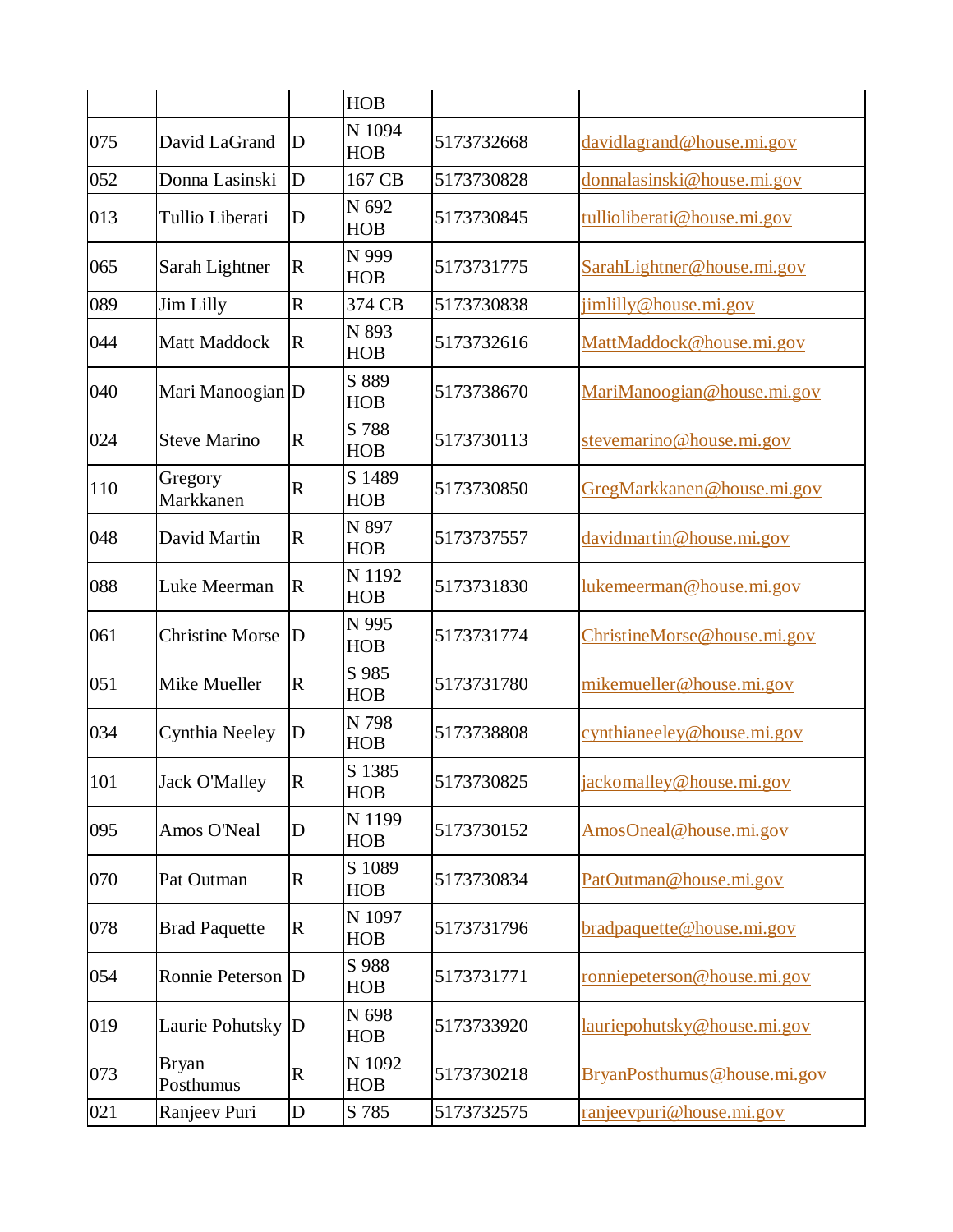|     |                        |                | <b>HOB</b>           |            |                                |
|-----|------------------------|----------------|----------------------|------------|--------------------------------|
| 053 | <b>Yousef Rabhi</b>    | D              | 141 CB               | 5173732577 | yousefrabhi@house.mi.gov       |
| 046 | John Reilly            | $\mathbf R$    | N 895<br><b>HOB</b>  | 5173731798 | johnreilly@house.mi.gov        |
| 103 | Daire Rendon           | $\mathbf R$    | S 1387<br><b>HOB</b> | 5173733817 | dairerendon@house.mi.gov       |
| 060 | Julie Rogers           | D              | N 994<br><b>HOB</b>  | 5173731785 | JulieRogers@house.mi.gov       |
| 104 | John Roth              | $\mathbb{R}$   | S 1388<br><b>HOB</b> | 5173731766 | JohnRoth@house.mi.gov          |
| 092 | <b>Terry Sabo</b>      | D              | N 1196<br><b>HOB</b> | 5173732646 | terrysabo@house.mi.gov         |
| 043 | Andrea<br>Schroeder    | $\mathbf R$    | 375 CB               | 5173730615 | AndreaSchroeder@house.mi.gov   |
| 007 | <b>Helena Scott</b>    | D              | S 686<br><b>HOB</b>  | 5173732276 | helenascott@house.mi.gov       |
| 025 | <b>Nate Shannon</b>    | D              | S 789<br><b>HOB</b>  | 5173732275 | nateshannon@house.mi.gov       |
| 090 | <b>Bradley Slagh</b>   | $\mathbf R$    | N 1194<br><b>HOB</b> | 5173730830 | BradleySlagh@house.mi.gov      |
| 050 | <b>Tim Sneller</b>     | D              | N 899<br><b>HOB</b>  | 5173733906 | timsneller@house.mi.gov        |
| 031 | William<br>Sowerby     | D              | N 795<br><b>HOB</b>  | 5173730159 | williamsowerby@house.mi.gov    |
| 037 | Samantha<br>Steckloff  | D              | S 886<br><b>HOB</b>  | 5173731793 | samanthasteckloff@house.mi.gov |
| 022 | Richard<br>Steenland   | D              | S 786<br><b>HOB</b>  | 5173730854 | richardsteenland@house.mi.gov  |
| 028 | Lori Stone             | D              | N 792<br><b>HOB</b>  | 5173731772 | LoriStone@house.mi.gov         |
| 002 | <b>Joe Tate</b>        | D              | S 586<br><b>HOB</b>  | 5173731776 | JoeTate@house.mi.gov           |
| 003 | Shri Thanedar          | D              | S 587<br><b>HOB</b>  | 5173730144 | ShriThanedar@house.mi.gov      |
| 045 | Mark Tisdel            | $\mathbf R$    | N 894<br><b>HOB</b>  | 5173731773 | marktisdel@house.mi.gov        |
| 100 | <b>Scott VanSingel</b> | $\overline{R}$ | S 1289<br><b>HOB</b> | 5173737317 | scottvansingel@house.mi.gov    |
| 091 | Greg<br>VanWoerkom     | $\mathbf R$    | N 1195<br><b>HOB</b> | 5173733436 | GregVanWoerkom@house.mi.gov    |
| 094 | Rodney<br>Wakeman      | $\mathbf R$    | N 1198<br><b>HOB</b> | 5173730837 | RodneyWakeman@house.mi.gov     |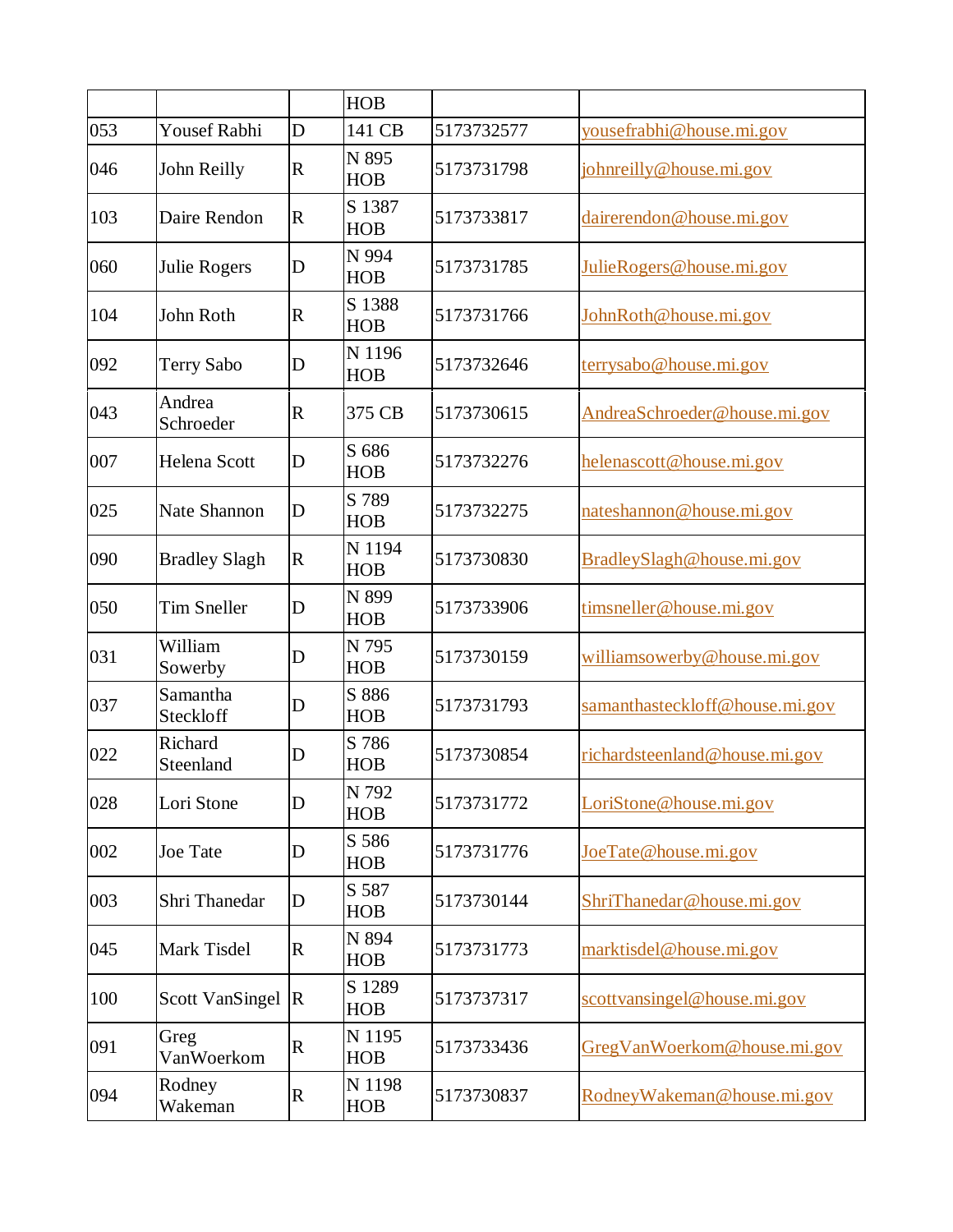| 027 | Regina Weiss                 | D                     | N 791<br><b>HOB</b>  | 5173730478 | reginaweiss@house.mi.gov      |
|-----|------------------------------|-----------------------|----------------------|------------|-------------------------------|
| 079 | Pauline Wendzel <sup>R</sup> |                       | N 1098<br><b>HOB</b> | 5173731403 | PaulineWendzel@house.mi.gov   |
| 097 | Jason<br>Wentworth           | $\mathbf R$           | 164 CB               | 5173738962 | jasonwentworth@house.mi.gov   |
| 080 | Mary Whiteford R             |                       | 372 CB               | 5173730836 | marywhiteford@house.mi.gov    |
| 009 | Karen Whitsett               | ID                    | S 688<br><b>HOB</b>  | 5173736990 | KarenWhitsett@house.mi.gov    |
| 071 | Angela Witwer                | ID                    | N 1090<br><b>HOB</b> | 5173730853 | AngelaWitwer@house.mi.gov     |
| 036 | Douglas<br>Wozniak           | $\mathbf R$           | S 885<br><b>HOB</b>  | 5173730843 | Douglas Wozniak @house.mi.gov |
| 001 | Tenisha Yancey               | $\mathbf D$           | S 585<br><b>HOB</b>  | 5173730154 | tenishayancey@house.mi.gov    |
| 033 | <b>Jeff Yaroch</b>           | $\overline{\text{R}}$ | N 797<br><b>HOB</b>  | 5173730820 | jeffyaroch@house.mi.gov       |
| 008 | Stephanie<br>Young           | D                     | S 687<br><b>HOB</b>  | 5173733815 | stephanieyoung@house.mi.gov   |

# **HOUSE COMMITTEES**

# **Agriculture**

**Wednesday, 10:30 AM, Room 326, House Office Building, Lansing, MI**

Dakota Soda 5173730350 [dsoda@house.mi.gov](mailto:dsoda@house.mi.gov) Julie Alexander (C), Bryan Posthumus (Maj. VC), Joe Bellino, Daire Rendon, Graham Filler, Steve Carra, Alex Garza (Min. VC), Sara Cambensy, Kara Hope, Angela Witwer, Ranjeev Puri

# **Appropriations**

**Call of the Chair, Room 352, House Appropriations, State Capitol Building, Lansing, MI** Matt Carnagie 5173732115 [mcarnagie@house.mi.gov](mailto:mcarnagie@house.mi.gov) Thomas Albert (C), Mary Whiteford (Maj. VC), Sue Allor, Tommy Brann, Pamela Hornberger, Scott VanSingel, Jeff Yaroch, Ann Bollin, Annette Glenn, Mark Huizenga, Sarah Lightner, Matt Maddock, Bradley Slagh, Greg VanWoerkom, Timothy Beson, Ken Borton, Andrew Fink, Joe Tate (Min. VC), Abdullah Hammoud, Ronnie Peterson, Terry Sabo, Tyrone Carter, Rachel Hood, Cynthia Johnson, Felicia Brabec, Amos O'Neal, Samantha Steckloff, Shri Thanedar, Regina Weiss

# **Commerce and Tourism**

**Tuesday, 9:00 AM, Room 327, House Office Building, Lansing, MI**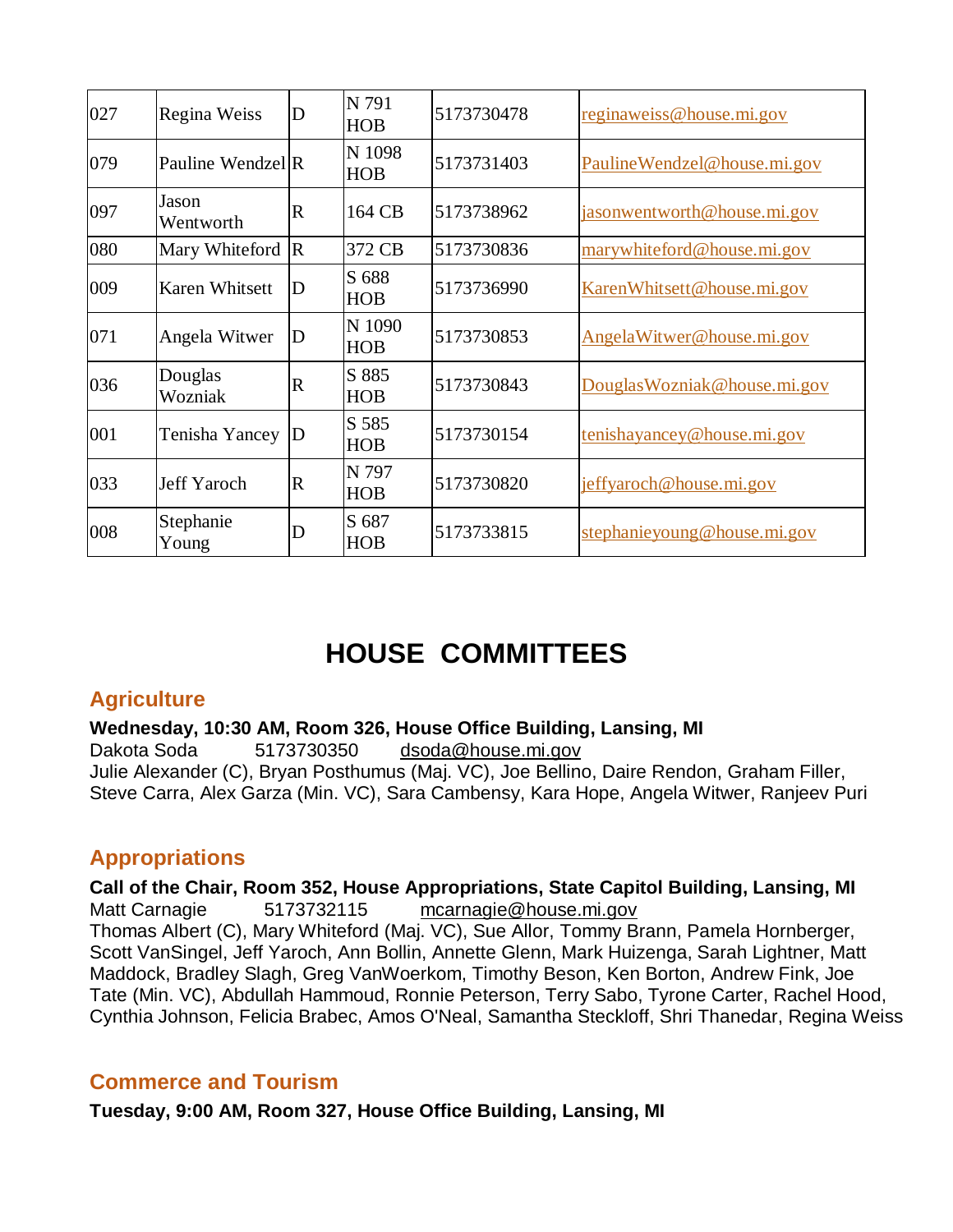Edward Sleeper 5173732002 [esleeper@house.mi.gov](mailto:esleeper@house.mi.gov) Steve Marino (C), John Roth (Maj. VC), Diana Farrington, Rodney Wakeman, Pauline Wendzel, David Martin, Sara Cambensy (Min. VC), John Cherry, Mari Manoogian, Karen Whitsett, Tullio Liberati

# **Communications and Technology**

**Wednesday, 10:30 AM, Room 307, House Office Building, Lansing, MI** Amy Rostkowycz 5173731260 [arostkowycz@house.mi.gov](mailto:arostkowycz@house.mi.gov) Michele Hoitenga (C), John Damoose (Maj. VC), Beth Griffin, Roger Hauck, John Reilly, Douglas Wozniak, Robert Bezotte, Kevin Coleman (Min. VC), Jim Haadsma, Abraham Aiyash, Helena Scott

# **Education**

# **Tuesday, 9:00 AM, Room 521, House Office Building, Lansing, MI**

Taylor Thrush 5173737256 [tthrush@house.mi.gov](mailto:tthrush@house.mi.gov) Pamela Hornberger (C), Brad Paquette (Maj. VC), Phil Green, Gregory Markkanen, Jack O'Malley, Andrew Beeler, John Damoose, Bryan Posthumus, Darrin Camilleri (Min. VC), Brenda Carter, Matt Koleszar, Nate Shannon, Lori Stone

# **Elections and Ethics**

# **Tuesday, 12:00 PM, Room 326, House Office Building, Lansing, MI**

Amy Rostkowycz 5173731260 [arostkowycz@house.mi.gov](mailto:arostkowycz@house.mi.gov) Ann Bollin (C), Pauline Wendzel (Maj. VC), Julie Calley, Steven Johnson, Graham Filler, Matt Koleszar (Min. VC), Karen Whitsett

# **Energy**

#### **Wednesday, 9:00 AM, Room 519, House Office Building, Lansing, MI**

Melissa Sweet 5173735176 [msweet@house.mi.gov](mailto:msweet@house.mi.gov)  Joe Bellino (C), Gregory Markkanen (Maj. VC), Michele Hoitenga, John Reilly, Ryan Berman, Brad Paquette, Andrea Schroeder, David Martin, Pat Outman, John Roth, Mari Manoogian (Min. VC), Tim Sneller, John Cherry, Jim Haadsma, Christine Morse, Ranjeev Puri, Helena **Scott** 

# **Families, Children, and Seniors**

**Tuesday, 12:00 PM, Room 327, House Office Building, Lansing, MI** Joy Brewer 5173738474 [joybrewer@house.mi.gov](mailto:joybrewer@house.mi.gov) Rodney Wakeman (C), Douglas Wozniak (Maj. VC), Daire Rendon, John Roth, Mark Tisdel, Laurie Pohutsky (Min. VC), Darrin Camilleri, Brenda Carter, Abraham Aiyash

# **Financial Services**

**Wednesday, 12:00 PM, Room 327, House Office Building, Lansing, MI** Edward Sleeper 5173732002 [esleeper@house.mi.gov](mailto:esleeper@house.mi.gov)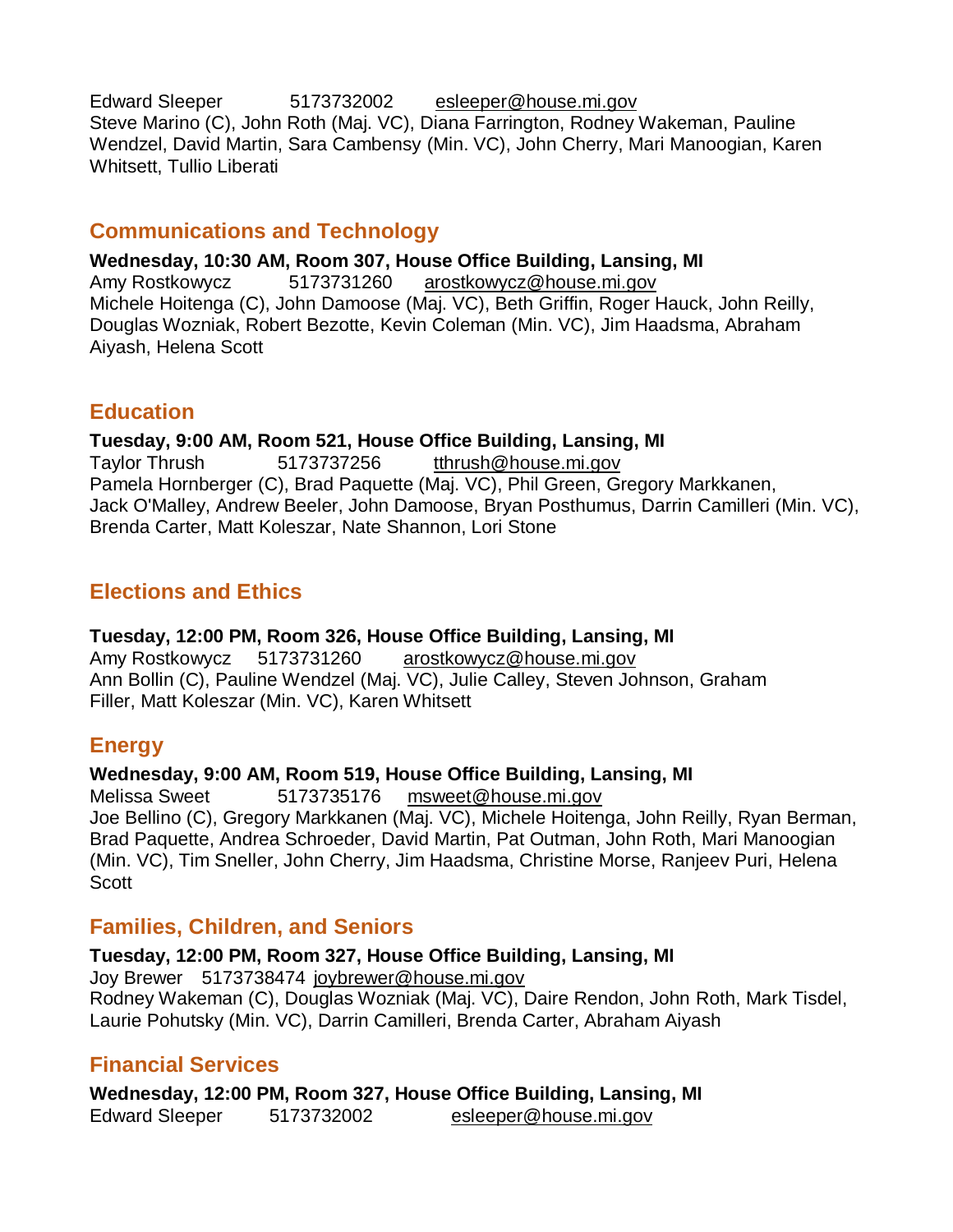Diana Farrington (C), Rodney Wakeman (Maj. VC), Beth Griffin, John Reilly, Jack O'Malley, Steve Carra, Cara Clemente (Min. VC), Darrin Camilleri, Julie Rogers, Helena Scott, Stephanie Young

#### **Government Operations**

**Call of the Chair, Room 308, House Office Building, Lansing, MI** Angie Lake 5173735795 [alake@house.mi.gov](mailto:alake@house.mi.gov) Mike Mueller (C), Greg VanWoerkom (Maj. VC), Roger Hauck, John Cherry (Min. VC), Yousef Rabhi

# **Health Policy**

**Thursday, 10:30 AM, Room 519, House Office Building, Lansing, MI** Melissa Sweet 5173735176 [msweet@house.mi.gov](mailto:msweet@house.mi.gov) Bronna Kahle (C), Luke Meerman (Maj. VC), Mary Whiteford, Julie Alexander, Sue Allor, Roger Hauck, Graham Filler, Mike Mueller, Andrew Beeler, Andrew Fink, John Roth, Mark Tisdel, Angela Witwer (Min. VC), Cara Clemente, Laurie Pohutsky, Lori Stone, Karen Whitsett, Cynthia Neeley, Christine Morse

#### **Insurance**

**Thursday, 9:00 AM, Room 519, House Office Building, Lansing, MI** Dakota Soda 5173730350 [dsoda@house.mi.gov](mailto:dsoda@house.mi.gov) Daire Rendon (C), Ryan Berman (Maj. VC), Bronna Kahle, Beau LaFave, Matt Hall, Luke Meerman, Robert Bezotte, TC Clements, Bryan Posthumus, Mark Tisdel, Brenda Carter (Min. VC), Sarah Anthony, Kyra Bolden, Kevin Coleman, Lori Stone, Kelly Breen, Richard Steenland

# **Judiciary**

**Tuesday, 9:00 AM, Room 519, House Office Building, Lansing, MI** Melissa Sweet 5173735176 [msweet@house.mi.gov](mailto:msweet@house.mi.gov) Graham Filler (C), Mike Mueller (Maj. VC), Steven Johnson, Bronna Kahle, Daire Rendon, Ryan Berman, Douglas Wozniak, TC Clements, David LaGrand (Min. VC), Tenisha Yancey, Kyra Bolden, Kara Hope, Kelly Breen

# **Local Government and Municipal Finance**

**Wednesday, 12:00 PM, Room 521, House Office Building, Lansing, MI** Molly Wingrove 5173735024 [mwingrove@house.mi.gov](mailto:mwingrove@house.mi.gov) Julie Calley (C), Robert Bezotte (Maj. VC), Gary Howell, Julie Alexander, Joe Bellino, Steve Marino, Ryan Berman, Brad Paquette, Jim Ellison (Min. VC), William Sowerby, Alex Garza, Padma Kuppa, Mary Cavanagh

# **Military, Veterans and Homeland Security**

**Tuesday, 12:00 PM, Room 307, House Office Building, Lansing, MI** Matt Carnagie 5173732115 [mcarnagie@house.mi.gov](mailto:mcarnagie@house.mi.gov)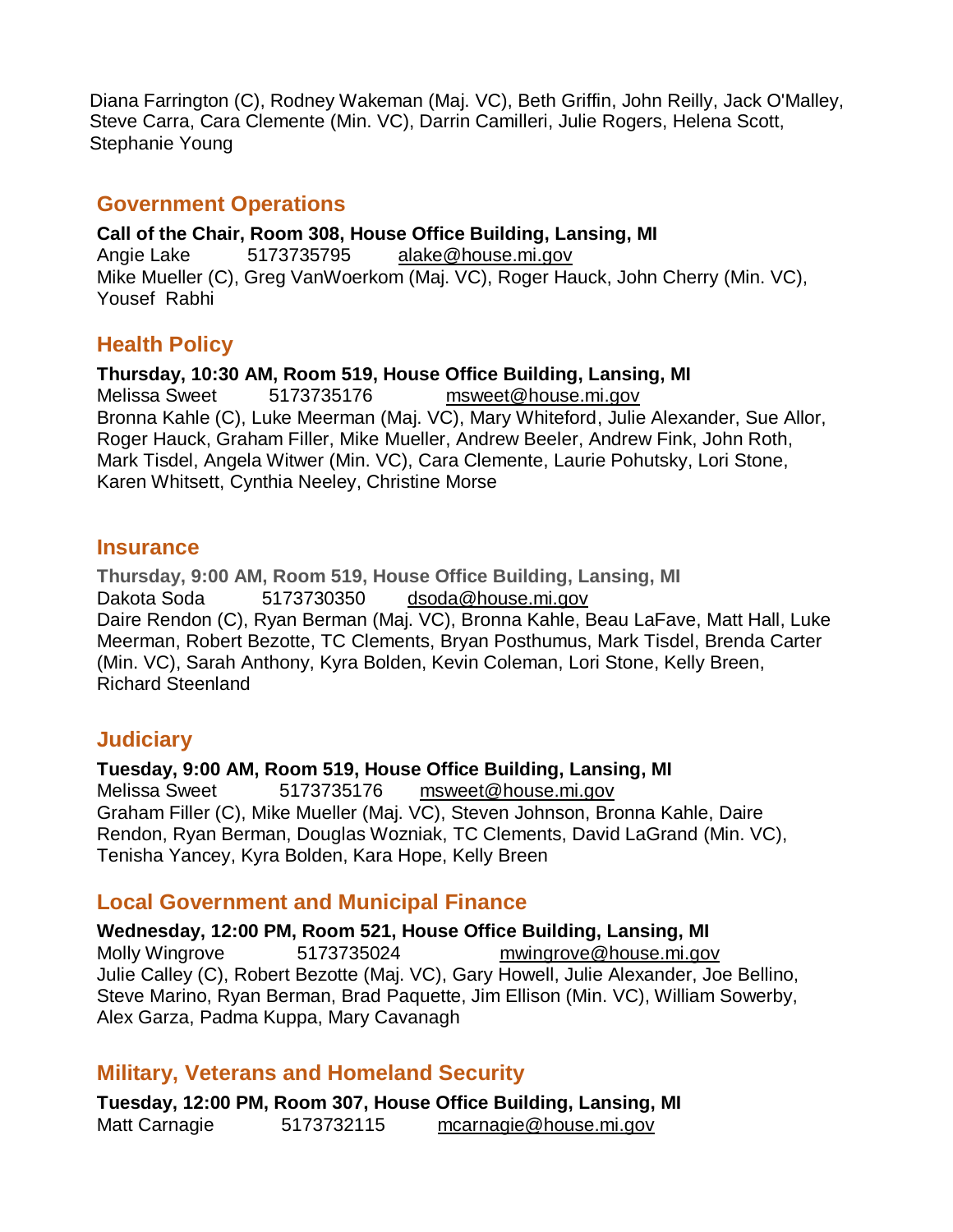Beau LaFave (C), Andrew Beeler (Maj. VC), Gary Eisen, Robert Bezotte, David Martin, Jewell Jones (Min. VC), Kevin Coleman, Julie Rogers, Richard Steenland

#### **Natural Resources and Outdoor Recreation**

**Thursday, 10:30 AM, Room 307, House Office Building, Lansing, MI** Molly Wingrove 5173735024 [mwingrove@house.mi.gov](mailto:mwingrove@house.mi.gov) Gary Howell (C), Gregory Markkanen (Maj. VC), Beau LaFave, Gary Eisen, Rodney Wakeman, David Martin, William Sowerby (Min. VC), Sara Cambensy, Abraham Aiyash

# **Oversight**

**Thursday, 10:30 AM, Room 326, House Office Building, Lansing, MI**

Taylor Thrush 5173737256 [tthrush@house.mi.gov](mailto:tthrush@house.mi.gov) Steven Johnson (C), Pat Outman (Maj. VC), Michele Hoitenga, John Reilly, Jack O'Malley, Douglas Wozniak, Julie Brixie (Min. VC), David LaGrand, Stephanie Young

# **Regulatory Reform**

**Tuesday, 10:30 AM, Room 519, House Office Building, Lansing, MI** Molly Wingrove 5173735024 [mwingrove@house.mi.gov](mailto:mwingrove@house.mi.gov) Roger Hauck (C), Michele Hoitenga (Maj. VC), Joe Bellino, Matt Hall, Mike Mueller, Pauline Wendzel, TC Clements, John Damoose, Pat Outman, Kevin Hertel (Min. VC), Jewell Jones, Tenisha Yancey, Alex Garza, Angela Witwer, Richard Steenland

# **Rules and Competitiveness**

**Thursday, 10:30 AM, Room 352, House Appropriations, St. Capitol Building, Lansing, MI** Edward Sleeper 5173732002 [esleeper@house.mi.gov](mailto:esleeper@house.mi.gov) Jim Lilly (C), TC Clements (Maj. VC), Julie Calley, Andrea Schroeder, Pauline Wendzel, John Damoose, Bryan Posthumus, Sarah Anthony (Min. VC), Kevin Hertel, Tim Sneller, Padma Kuppa

# **Tax Policy**

**Wednesday, 10:30 AM, Room 519, House Office Building, Lansing, MI**

Taylor Thrush 5173737256 [tthrush@house.mi.gov](mailto:tthrush@house.mi.gov) Matt Hall (C), Mark Tisdel (Maj. VC), Julie Calley, Diana Farrington, Steven Johnson, Luke Meerman, Jack O'Malley, Andrew Beeler, Pat Outman, Tenisha Yancey (Min. VC), Jim Ellison, Julie Brixie, Padma Kuppa, Cynthia Neeley, Mary Cavanagh

# **Transportation**

**Tuesday, 10:30 AM, Room 521, House Office Building, Lansing, MI** Dakota Soda 5173730350 [dsoda@house.mi.gov](mailto:dsoda@house.mi.gov) Jack O'Malley (C), Gary Eisen (Maj. VC), Gary Howell, Beth Griffin, Beau LaFave,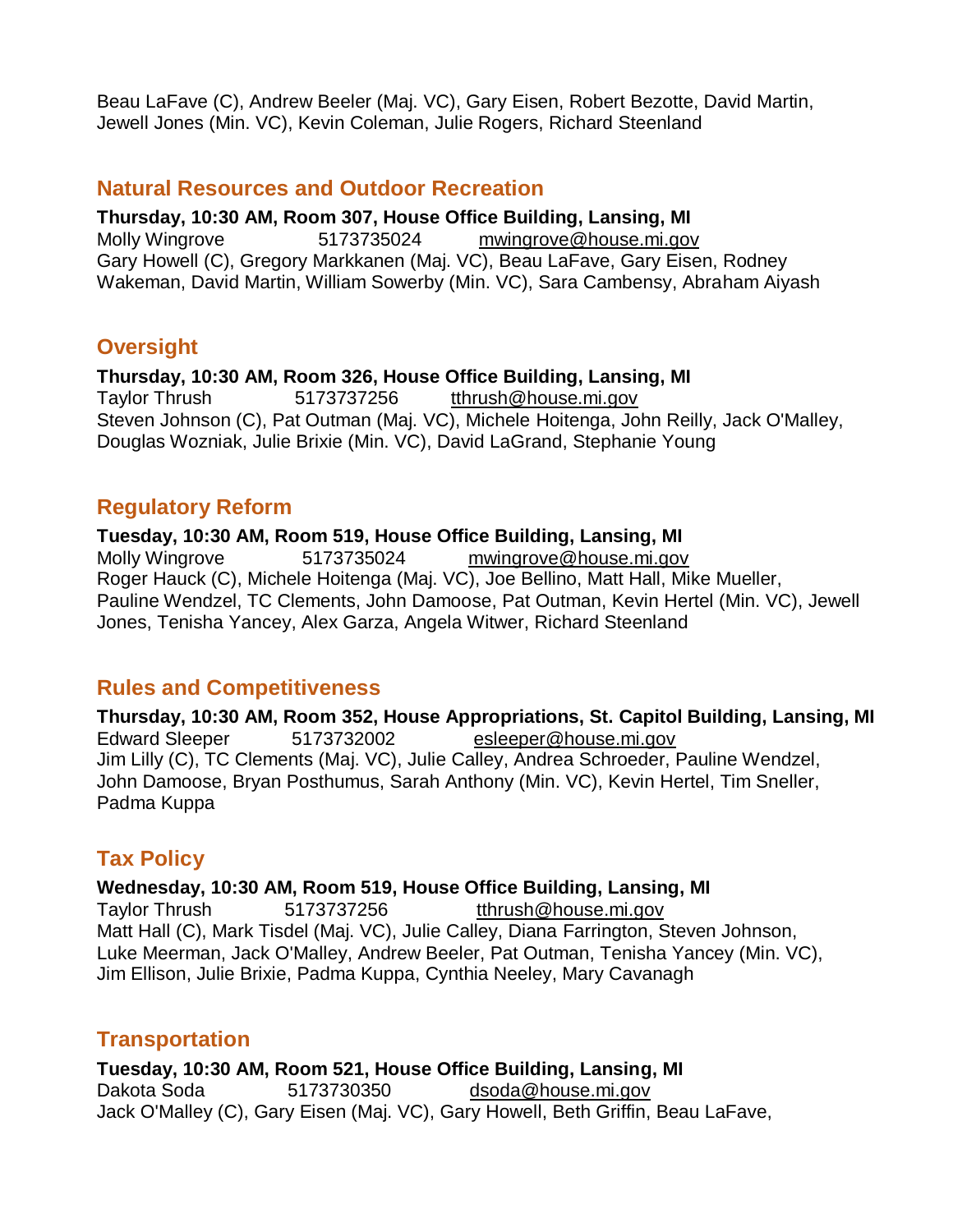Ryan Berman, Steve Carra, John Roth, Tim Sneller (Min. VC), Cara Clemente, Nate Shannon, Tullio Liberati, Ranjeev Puri

#### **Workforce, Trades, and Talent**

**Thursday, 9:00 AM, Room 327, House Office Building, Lansing, MI** Joy Brewer 5173738474 [joybrewer@house.mi.gov](mailto:joybrewer@house.mi.gov) Beth Griffin (C), David Martin (Maj. VC), Gary Howell, Diana Farrington, Gary Eisen, Gregory Markkanen, Terry Sabo (Min. VC), Kara Hope, Amos O'Neal

# Michigan Senator List

**Please note, for locations, BB = Binsfeld Bldg and CB = Capitol Building.**

| <b>Member</b>            |              | <b>Dis</b>     | <b>Contact Info</b>               | <b>Phone</b> | <b>Office</b> |
|--------------------------|--------------|----------------|-----------------------------------|--------------|---------------|
| Alexander, Betty Jean    | D            | $\overline{5}$ | senbalexander@senate.michigan.gov | 517-373-0994 | 4300 BB       |
| Ananich, Jim             | D            | 27             | senjananich@senate.michigan.gov   | 517-373-0142 | S-105 CB      |
| Barrett, Tom             | $\mathsf{R}$ | 24             | sentbarrett@senate.michigan.gov   | 517-373-3447 | 3200 BB       |
| <b>Bayer, Rosemary</b>   | D            | 12             | senrbayer@senate.michigan.gov     | 517-373-2417 | 3600 BB       |
| Bizon, John Dr.          | $\mathsf{R}$ | 19             | senjbizon@senate.michigan.gov     | 517-373-2426 | 3400 BB       |
| Brinks, Winnie           | D            | 29             | senwbrinks@senate.michigan.gov    | 517-373-1801 | 6500 BB       |
| <b>Bullock, Marshall</b> | D            | $\overline{4}$ | senmbullock@senate.michigan.gov   | 517-373-7918 | 3500 BB       |
| Bumstead, Jon            | $\mathsf{R}$ | 34             | senjbumstead@senate.michigan.gov  | 517-373-1635 | 4600 BB       |
| Chang, Stephanie         | D            | $\overline{1}$ | senschang@senate.michigan.gov     | 517-373-7346 | S-9 CB        |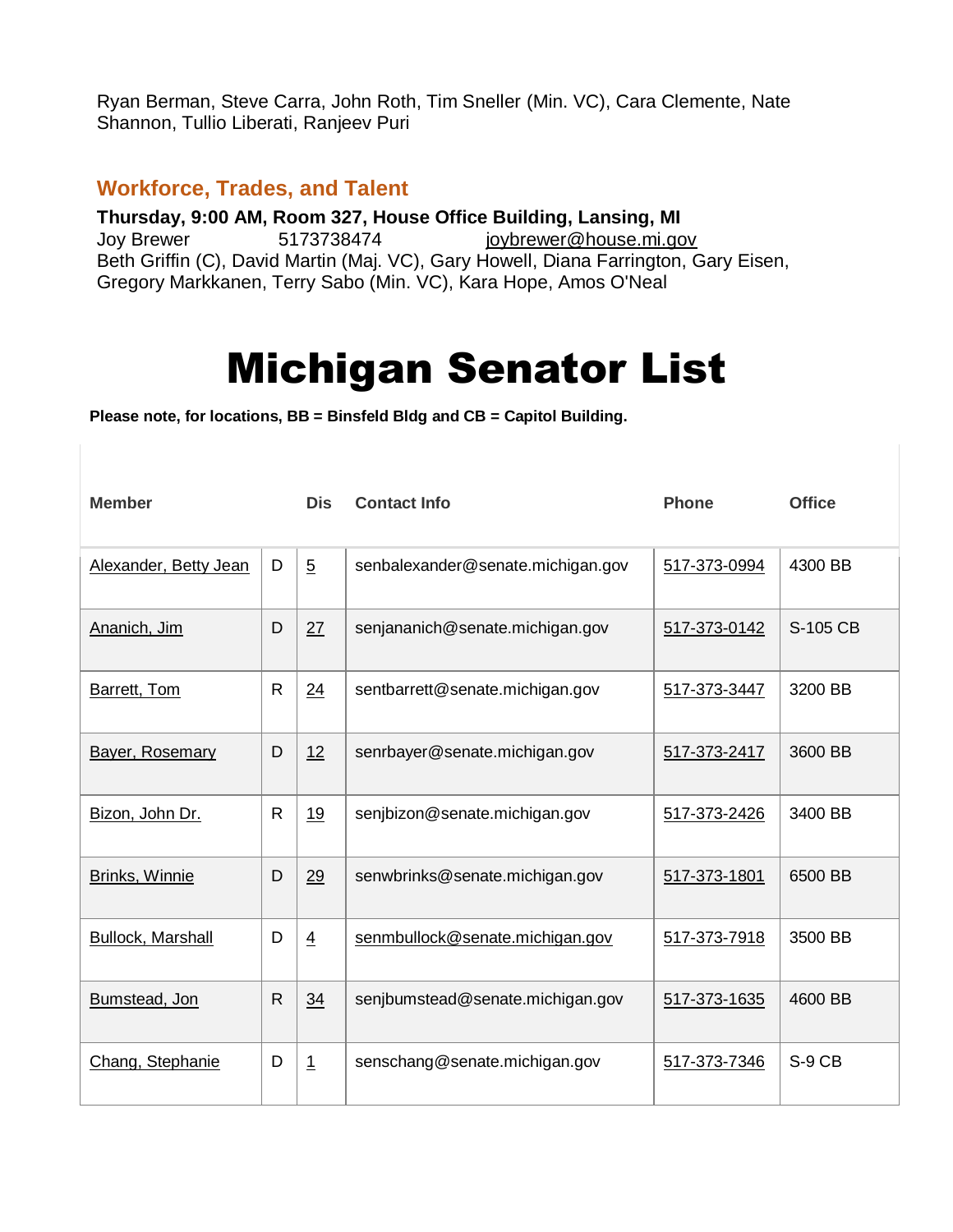| <b>Member</b>              |              | <b>Dis</b>      | <b>Contact Info</b>               | <b>Phone</b> | <b>Office</b> |
|----------------------------|--------------|-----------------|-----------------------------------|--------------|---------------|
| Daley, Kevin               | $\mathsf{R}$ | 31              | senkdaley@senate.michigan.gov     | 517-373-1777 | 3100 BB       |
| Geiss, Erika               | D            | $6\overline{6}$ | senegeiss@senate.michigan.gov     | 517-373-7800 | 5500 BB       |
| Hertel Jr., Curtis         | D            | 23              | senchertel@senate.michigan.gov    | 517-373-1734 | 7600 BB       |
| Hollier, Adam              | D            | $\overline{2}$  | senahollier@senate.michigan.gov   | 517-373-7748 | 3300 BB       |
| Horn, Ken                  | R            | 32              | senkhorn@senate.michigan.gov      | 517-373-1760 | S-132 CB      |
| <b>Interim District 8</b>  |              | $\underline{8}$ | District08@senate.michigan.gov    | 517-373-7670 | 7200 BB       |
| <b>Interim District 28</b> |              | 28              | District28@senate.michigan.gov    | 517-373-0797 | 7200 BB       |
| Irwin, Jeff                | D            | 18              | senjirwin@senate.michigan.gov     | 517-373-2406 | 5300 BB       |
| Johnson, Ruth              | R            | 14              | senrjohnson@senate.michigan.gov   | 517-373-1636 | 7300 BB       |
| LaSata, Kim                | $\mathsf{R}$ | 21              | senklasata@senate.michigan.gov    | 517-373-6960 | S-310 CB      |
| Lauwers, Dan               | ${\sf R}$    | 25              | sendlauwers@senate.michigan.gov   | 517-373-7708 | $S-2$ CB      |
| MacDonald, Michael         | R            | 10              | senmmacdonald@senate.michigan.gov | 517-373-7315 | 4200 BB       |
| McBroom, Ed                | R            | 38              | senemcbroom@senate.michigan.gov   | 517-373-7840 | 7100 BB       |
| McCann, Sean               | D            | 20              | sensmccann@senate.michigan.gov    | 517-373-5100 | 6600 BB       |
| McMorrow, Mallory          | D            | 13              | senmmcmorrow@senate.michigan.gov  | 517-373-2523 | 6200 BB       |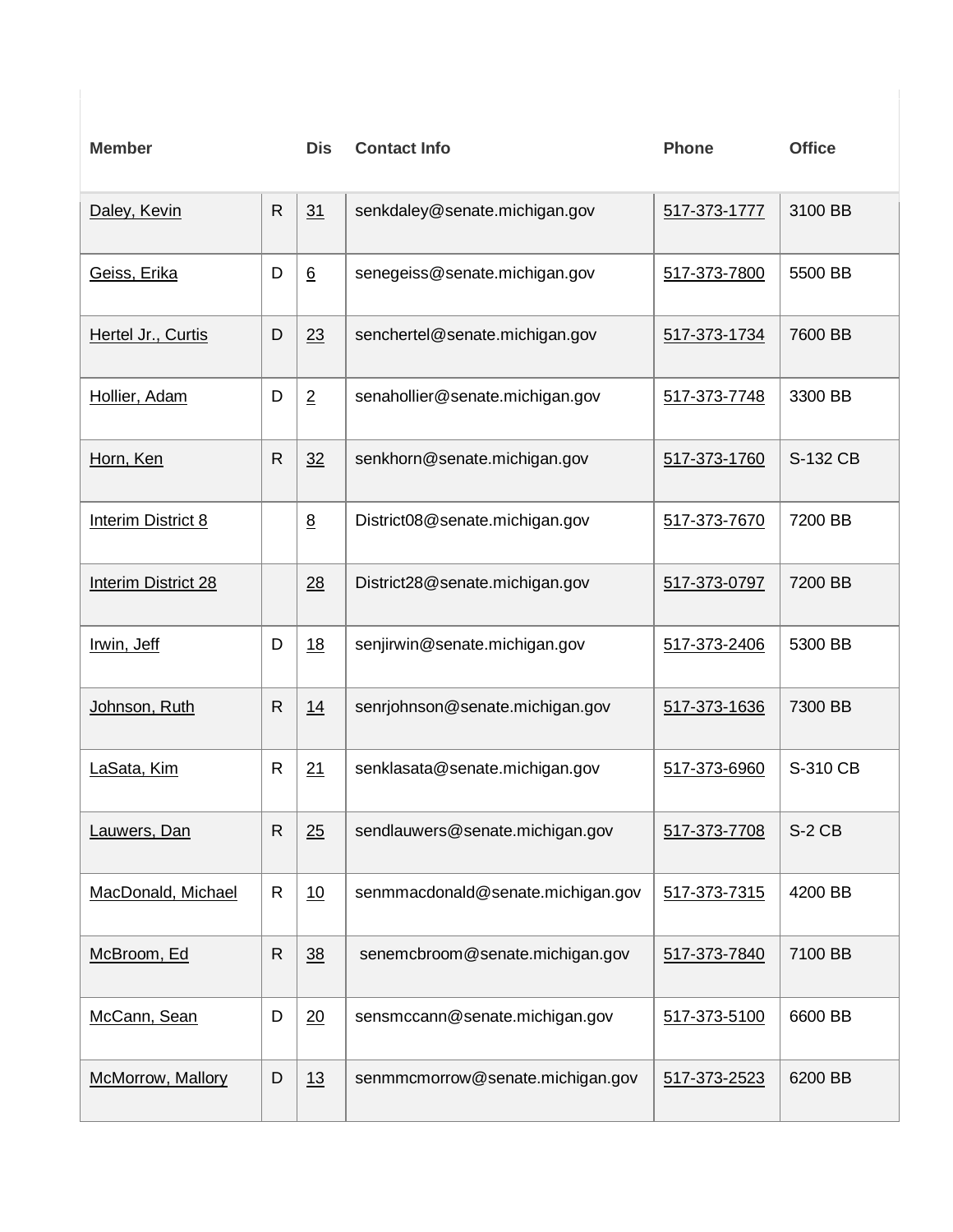| <b>Member</b>                                      |              | <b>Dis</b>     | <b>Contact Info</b>               |                                                  | <b>Phone</b>           | <b>Office</b>           |  |
|----------------------------------------------------|--------------|----------------|-----------------------------------|--------------------------------------------------|------------------------|-------------------------|--|
| Moss, Jeremy                                       | D            | 11             | senjmoss@senate.michigan.gov      | 517-373-7888                                     |                        |                         |  |
| Nesbitt, Aric                                      | $\mathsf{R}$ | 26             | senanesbitt@senate.michigan.gov   |                                                  | 517-373-0793           | 6100 BB                 |  |
| Outman, Rick                                       | $\mathsf{R}$ | 33             | senroutman@senate.michigan.gov    |                                                  | 517-373-3760           | 4400 BB                 |  |
| Polehanki, Dayna                                   | D            | $\overline{1}$ | sendpolehanki@senate.michigan.gov |                                                  | 517-373-7350           | 5400 BB                 |  |
| Runestad, Jim                                      | $\mathsf{R}$ | 15             |                                   | senjrunestad@senate.michigan.gov<br>517-373-1758 |                        |                         |  |
| Santana, Sylvia                                    | D            | $\overline{3}$ |                                   | senssantana@senate.michigan.gov<br>517-373-0990  |                        |                         |  |
| Schmidt, Wayne A                                   | R            | 37             | senwschmidt@senate.michigan.gov   | 517-373-2413                                     | S-8 CB                 |                         |  |
| <b>Mike Shirkey</b>                                | $\mathsf{R}$ | 16             |                                   | senmshirkey@senate.michigan.gov                  |                        |                         |  |
| Stamas, Jim                                        | $\mathsf{R}$ | 36             | senjstamas@senate.michigan.gov    |                                                  |                        |                         |  |
| Theis, Lana                                        | R            | 22             | senItheis@senate.michigan.gov     |                                                  |                        | 7400 BB<br>517-373-2420 |  |
| VanderWall, Curt                                   | ${\sf R}$    | $\frac{35}{5}$ |                                   | sencvanderwall@senate.michigan.gov               |                        | 4500 BB<br>517-373-1725 |  |
| Victory, Roger                                     | R            | 30             | senrvictory@senate.michigan.gov   |                                                  |                        | 4100 BB<br>517-373-6920 |  |
| Wojno, Paul                                        | D            | 9              | senpwojno@senate.michigan.gov     |                                                  |                        | 6300 BB<br>517-373-8360 |  |
| Zorn, Dale                                         | R.           | 17             | sendzorn@senate.michigan.gov      |                                                  | 517-373-3543           | 5100 BB                 |  |
| Secretary of the Senate Margaret O'Brien           |              |                |                                   |                                                  | 517-373-2400           | S-5 Capitol Bldg        |  |
| Lieutenant Governor Garlin Gilchrist II            |              |                |                                   |                                                  | 517-373-6800           | 215 Capitol Bldg        |  |
|                                                    |              |                |                                   |                                                  | Post Office Box 30036  |                         |  |
| Mail for all Senators can be addressed as follows: |              |                |                                   |                                                  | Lansing, MI 48909-7536 |                         |  |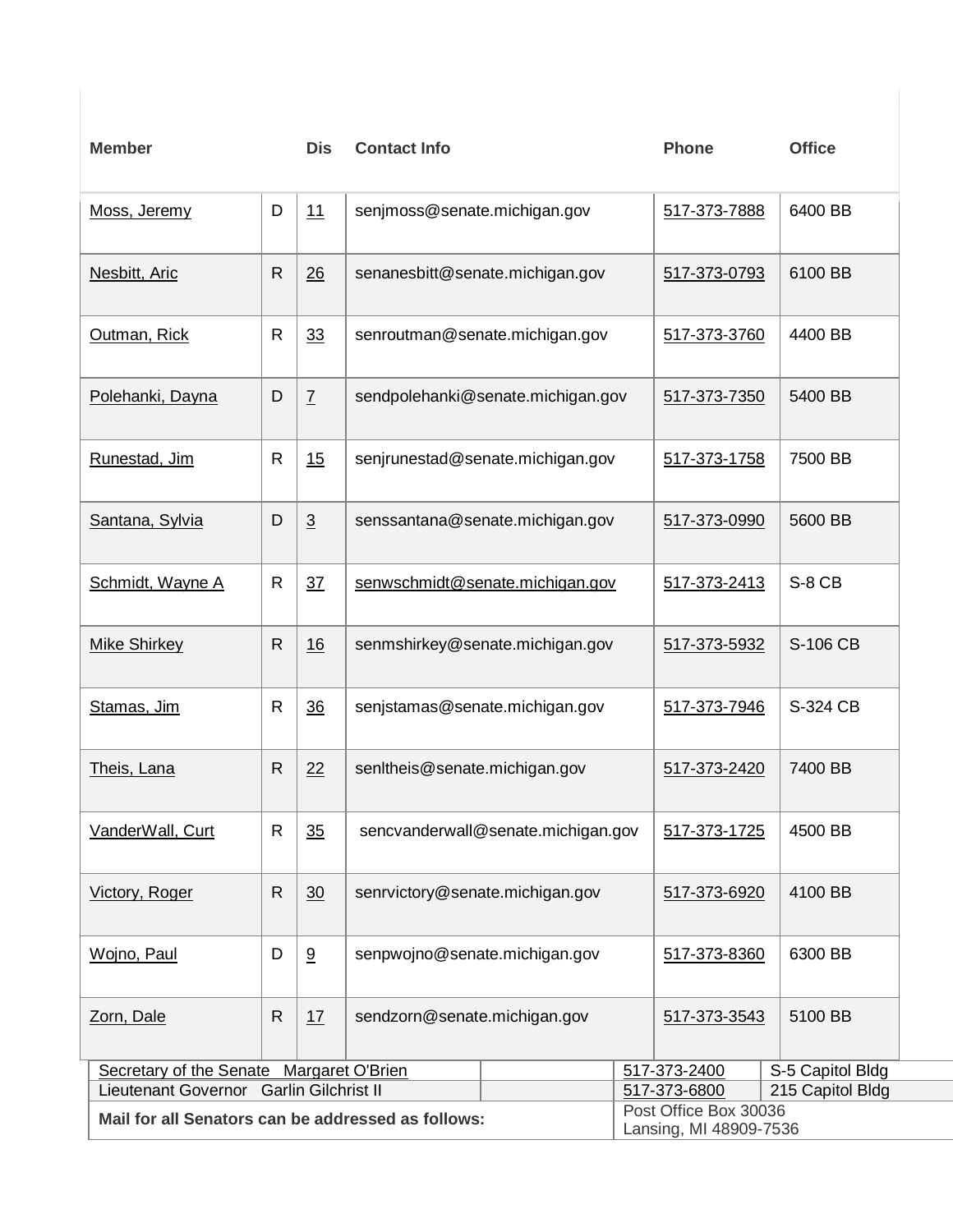# **SENATE COMMITTEES**

# **Advice and Consent**

**Committee Members:** [Aric Nesbitt \(R\) Chair,](http://www.senate.michigan.gov/Nesbitt) [Jon Bumstead \(R\) Majority Vice Chair,](http://www.senate.michigan.gov/Bumstead) [Edward](http://www.senate.michigan.gov/McBroom)  [McBroom \(R\),](http://www.senate.michigan.gov/McBroom) [Curtis Hertel \(D\) Minority Vice Chair,](http://www.senate.michigan.gov/Hertel) **Clerk:** [Mike Sitkauskas](mailto:ofcscc@senate.michigan.gov?Subject=Advice+and+Consent)

# **Agriculture**

**Committee Members:** [Kevin Daley \(R\) Chair,](http://www.senate.michigan.gov/Daley) [Roger Victory \(R\) Majority Vice Chair,](http://www.senate.michigan.gov/Victory) [Dan](http://www.senate.michigan.gov/Lauwers)  [Lauwers \(R\),](http://www.senate.michigan.gov/Lauwers) [Dayna Polehanki \(D\) Minority Vice Chair,](http://www.senate.michigan.gov/Polehanki) [Winnie Brinks \(D\),](http://www.senate.michigan.gov/Brinks) **Clerk:** [Elena](mailto:ofcscc@senate.michigan.gov?Subject=Agriculture)  [Palombo](mailto:ofcscc@senate.michigan.gov?Subject=Agriculture)

# **Appropriations**

**Committee Members:** [Jim Stamas \(R\) Chair,](http://www.senate.michigan.gov/Stamas) [Jon Bumstead \(R\) Majority Vice Chair,](http://www.senate.michigan.gov/Bumstead) [Tom](http://www.senate.michigan.gov/Barrett)  [Barrett \(R\),](http://www.senate.michigan.gov/Barrett) [John Bizon \(R\),](http://www.senate.michigan.gov/Bizon) [Kimberly LaSata \(R\)](http://www.senate.michigan.gov/LaSata) [Michael MacDonald \(R\),](http://www.senate.michigan.gov/MacDonald) [Aric Nesbitt \(R\),](http://www.senate.michigan.gov/Nesbitt) [Rick Outman \(R\),](http://www.senate.michigan.gov/Outman) [Jim Runestad \(R\),](http://www.senate.michigan.gov/Runestad) [Wayne Schmidt \(R\),](http://www.senate.michigan.gov/Schmidt) [Roger Victory \(R\),](http://www.senate.michigan.gov/Victory) [Kevin Daley \(R\),](http://www.senate.michigan.gov/Daley) [Curtis Hertel \(D\) Minority Vice Chair,](http://www.senate.michigan.gov/Hertel) [Rosemary Bayer \(D\),](http://www.senate.michigan.gov/Bayer) [Adam Hollier \(D\),](http://www.senate.michigan.gov/Hollier) [Jeff Irwin \(D\),](http://www.senate.michigan.gov/Irwin) [Sean McCann \(D\),](http://www.senate.michigan.gov/McCann) [Sylvia Santana \(D\),](http://www.senate.michigan.gov/Santana) **Clerk:** [Scott Jones](mailto:ofcscc@senate.michigan.gov?Subject=Appropriations)

# **Economic and Small Business Development**

**Committee Members:** [Ken Horn \(R\) Chair,](http://www.senate.michigan.gov/Horn) [Curtis VanderWall \(R\) Majority Vice Chair,](http://www.senate.michigan.gov/VanderWall) [Dan](http://www.senate.michigan.gov/Lauwers)  [Lauwers \(R\),](http://www.senate.michigan.gov/Lauwers) [Wayne Schmidt \(R\),](http://www.senate.michigan.gov/Schmidt) [Kimberly LaSata \(R\),](http://www.senate.michigan.gov/LaSata) [Michael MacDonald \(R\),](http://www.senate.michigan.gov/MacDonald) [Mallory](http://www.senate.michigan.gov/McMorrow)  [McMorrow \(D\) Minority Vice Chair,](http://www.senate.michigan.gov/McMorrow) [Erika Geiss \(D\),](http://www.senate.michigan.gov/Geiss) [Jeremy Moss \(D\),](http://www.senate.michigan.gov/Moss) **Clerk:** [Elena Palombo](mailto:ofcscc@senate.michigan.gov?Subject=Economic+and+Small+Business+Development)

# **Education and Career Readiness**

**Committee Members:** [Lana Theis \(R\) Chair,](http://www.senate.michigan.gov/Theis) [Ken Horn \(R\) Majority Vice Chair,](http://www.senate.michigan.gov/Horn) [Jim](http://www.senate.michigan.gov/Runestad)  [Runestad \(R\),](http://www.senate.michigan.gov/Runestad) [Kevin Daley \(R\),](http://www.senate.michigan.gov/Daley) [Dayna Polehanki \(D\) Minority Vice Chair,](http://www.senate.michigan.gov/Polehanki) [Erika Geiss \(D\),](http://www.senate.michigan.gov/Geiss) **Clerk:** [Mike Sitkauskas](mailto:ofcscc@senate.michigan.gov?Subject=Education+and+Career+Readiness)

# **Elections**

**Committee Members:** [Ruth Johnson \(R\) Chair,](http://www.senate.michigan.gov/Johnson) [Edward McBroom \(R\) Majority Vice Chair,](http://www.senate.michigan.gov/McBroom) [Curtis VanderWall \(R\),](http://www.senate.michigan.gov/VanderWall) [Paul Wojno \(D\) Minority Vice Chair,](http://www.senate.michigan.gov/Wojno) **Clerk:** [Heather Dorbeck](mailto:ofcscc@senate.michigan.gov?Subject=Elections)

# **Energy and Technology**

**Committee Members:** [Dan Lauwers \(R\) Chair,](http://www.senate.michigan.gov/Lauwers) [Ken Horn \(R\) Majority Vice Chair,](http://www.senate.michigan.gov/Horn) [Kimberly](http://www.senate.michigan.gov/LaSata)  [LaSata \(R\),](http://www.senate.michigan.gov/LaSata) [Aric Nesbitt \(R\),](http://www.senate.michigan.gov/Nesbitt) [Tom Barrett \(R\),](http://www.senate.michigan.gov/Barrett) [Jon Bumstead \(R\),](http://www.senate.michigan.gov/Bumstead) [John Bizon \(R\),](http://www.senate.michigan.gov/Bizon) [Wayne](http://www.senate.michigan.gov/Schmidt)  [Schmidt \(R\),](http://www.senate.michigan.gov/Schmidt) [Sean McCann \(D\) Minority Vice Chair,](http://www.senate.michigan.gov/McCann) [Winnie Brinks \(D\),](http://www.senate.michigan.gov/Brinks) [Mallory McMorrow](http://www.senate.michigan.gov/McMorrow)  [\(D\),](http://www.senate.michigan.gov/McMorrow) [Marshall Bullock \(D\),](http://www.senate.michigan.gov/Bullock) **Clerk:** [Elena Palombo](mailto:ofcscc@senate.michigan.gov?Subject=Energy+and+Technology)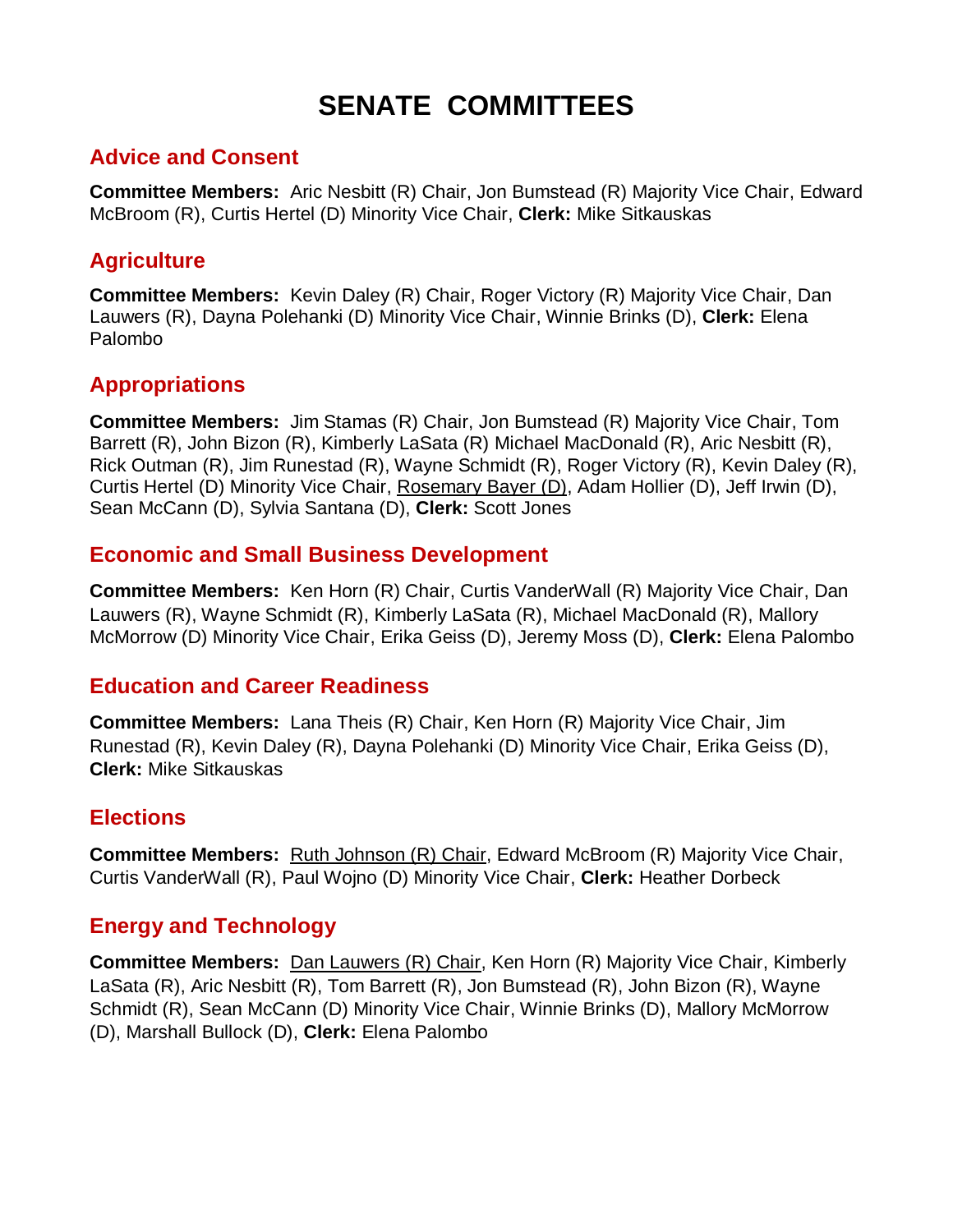# **Environmental Quality**

**Committee Members:** [Rick Outman \(R\) Chair,](http://www.senate.michigan.gov/Outman) [Kevin Daley \(R\) Majority Vice Chair,](http://www.senate.michigan.gov/Daley) [Ruth](http://www.senate.michigan.gov/Johnson)  [Johnson \(R\),](http://www.senate.michigan.gov/Johnson) [Curtis VanderWall \(R\),](http://www.senate.michigan.gov/VanderWall) [Edward McBroom \(R\),](http://www.senate.michigan.gov/McBroom) [Rosemary Bayer \(D\) Minority](http://www.senate.michigan.gov/Bayer)  [Vice Chair,](http://www.senate.michigan.gov/Bayer) [Winnie Brinks \(D\),](http://www.senate.michigan.gov/Brinks) **Clerk:** [Heather Dorbeck](mailto:ofcscc@senate.michigan.gov?Subject=Environmental+Quality)

# **Families, Seniors, and Veterans**

**Committee Members:** [John Bizon](http://www.senate.michigan.gov/Bizon) (R) Chair, [Tom Barrett \(R\) Majority Vice Chair,](http://www.senate.michigan.gov/Barrett) [Jim](http://www.senate.michigan.gov/Runestad)  [Runestad \(R\),](http://www.senate.michigan.gov/Runestad) [Ruth Johnson \(R\),](http://www.senate.michigan.gov/Johnson) [Dale Zorn \(R\),](http://www.senate.michigan.gov/Zorn) [Marshall Bullock \(D\) Minority Vice Chair,](http://www.senate.michigan.gov/Bullock) [Betty Jean Alexander \(D\),](http://www.senate.michigan.gov/Alexander) **Clerk:** [Elena Palombo](mailto:ofcscc@senate.michigan.gov?Subject=Families%2c+Seniors%2c+and+Veterans)

# **Finance**

**Committee Members:** [Jim Runestad \(R\) Chair,](http://www.senate.michigan.gov/Runestad) [Aric Nesbitt \(R\) Majority Vice Chair,](http://www.senate.michigan.gov/Nesbitt) [Kevin](http://www.senate.michigan.gov/Daley)  [Daley \(R\),](http://www.senate.michigan.gov/Daley) [Jon Bumstead \(R\),](http://www.senate.michigan.gov/Bumstead) [Curtis VanderWall \(R\),](http://www.senate.michigan.gov/VanderWall) [Stephanie Chang \(D\) Minority Vice](http://www.senate.michigan.gov/Chang)  [Chair,](http://www.senate.michigan.gov/Chang) [Betty Jean Alexander \(D\),](http://www.senate.michigan.gov/Alexander) **Clerk:** [Jackie Mosher](mailto:ofcscc@senate.michigan.gov?Subject=Finance)

# **Government Operations**

**Committee Members:** [Mike Shirkey \(R\) Chair,](http://www.senate.michigan.gov/Shirkey) [Dan Lauwers \(R\) Majority Vice Chair,](http://www.senate.michigan.gov/Lauwers) [Aric](http://www.senate.michigan.gov/Nesbitt)  [Nesbitt \(R\),](http://www.senate.michigan.gov/Nesbitt) [Jim Ananich \(D\) Minority Vice Chair,](http://www.senate.michigan.gov/Ananich) [Stephanie Chang \(D\),](http://www.senate.michigan.gov/Chang) **Clerk:** [Scott Jones](mailto:ofcscc@senate.michigan.gov?Subject=Government+Operations)

# **Health Policy and Human Services**

**Committee Members:** [Curtis VanderWall \(R\) Chair,](http://www.senate.michigan.gov/VanderWall) [John Bizon \(R\) Majority Vice Chair,](http://www.senate.michigan.gov/Bizon) [Ruth Johnson \(R\),](http://www.senate.michigan.gov/Johnson) [Kimberly LaSata \(R\),](http://www.senate.michigan.gov/LaSata) [Michael MacDonald \(R\),](http://www.senate.michigan.gov/MacDonald) [Lana Theis \(R\),](http://www.senate.michigan.gov/Theis) [Winnie](http://www.senate.michigan.gov/Brinks)  [Brinks \(D\) Minority Vice Chair,](http://www.senate.michigan.gov/Brinks) [Curtis Hertel \(D\),](http://www.senate.michigan.gov/Hertel) [Sylvia Santana \(D\),](http://www.senate.michigan.gov/Santana) [Paul Wojno \(D\),](http://www.senate.michigan.gov/Wojno) **Clerk:** [Heather Dorbeck](mailto:ofcscc@senate.michigan.gov?Subject=Health+Policy+and+Human+Services)

# **Insurance and Banking**

**Committee Members:** [Lana Theis \(R\) Chair,](http://www.senate.michigan.gov/Theis) [Dan Lauwers \(R\) Majority Vice Chair,](http://www.senate.michigan.gov/Lauwers) Kimberly [LaSata \(R\),](http://www.senate.michigan.gov/LaSata) [Aric Nesbitt \(R\),](http://www.senate.michigan.gov/Nesbitt) [Tom Barrett \(R\),](http://www.senate.michigan.gov/Barrett) [Ken Horn \(R\),](http://www.senate.michigan.gov/Horn) [Erika Geiss \(D\) Minority Vice](http://www.senate.michigan.gov/Geiss)  [Chair,](http://www.senate.michigan.gov/Geiss) [Marshall Bullock \(D\),](http://www.senate.michigan.gov/Bullock) [Mallory McMorrow \(D\),](http://www.senate.michigan.gov/McMorrow) **Clerk:** [Mike Sitkauskas](mailto:ofcscc@senate.michigan.gov?Subject=Insurance+and+Banking)

# **Judiciary and Public Safety**

**Committee Members:** [Roger Victory \(R\) Chair,](http://www.senate.michigan.gov/Victory) [Curtis VanderWall \(R\) Majority Vice Chair,](http://www.senate.michigan.gov/VanderWall) [Tom Barrett \(R\),](http://www.senate.michigan.gov/Barrett) [Ruth Johnson \(R\),](http://www.senate.michigan.gov/Johnson) [Jim Runestad \(R\),](http://www.senate.michigan.gov/Runestad) [Stephanie Chang \(D\) Minority Vice](http://www.senate.michigan.gov/Chang)  [Chair,](http://www.senate.michigan.gov/Chang) [Jeff Irwin \(D\),](http://www.senate.michigan.gov/Irwin) **Clerk:** [Jackie Mosher](mailto:ofcscc@senate.michigan.gov?Subject=Judiciary+and+Public+Safety)

# **Local Government**

**Committee Members:** [Dale Zorn \(R\) Chair,](http://www.senate.michigan.gov/Zorn) [Ruth Johnson \(R\) Majority Vice Chair,](http://www.senate.michigan.gov/Johnson) Kevin [Daley \(R\),](http://www.senate.michigan.gov/Daley) [Betty Jean Alexander \(D\) Minority Vice, Chair,](http://www.senate.michigan.gov/Alexander) [Jeremy Moss \(D\),](http://www.senate.michigan.gov/Moss) **Clerk:** [Jackie](mailto:ofcscc@senate.michigan.gov?Subject=Local+Government)  [Mosher](mailto:ofcscc@senate.michigan.gov?Subject=Local+Government)